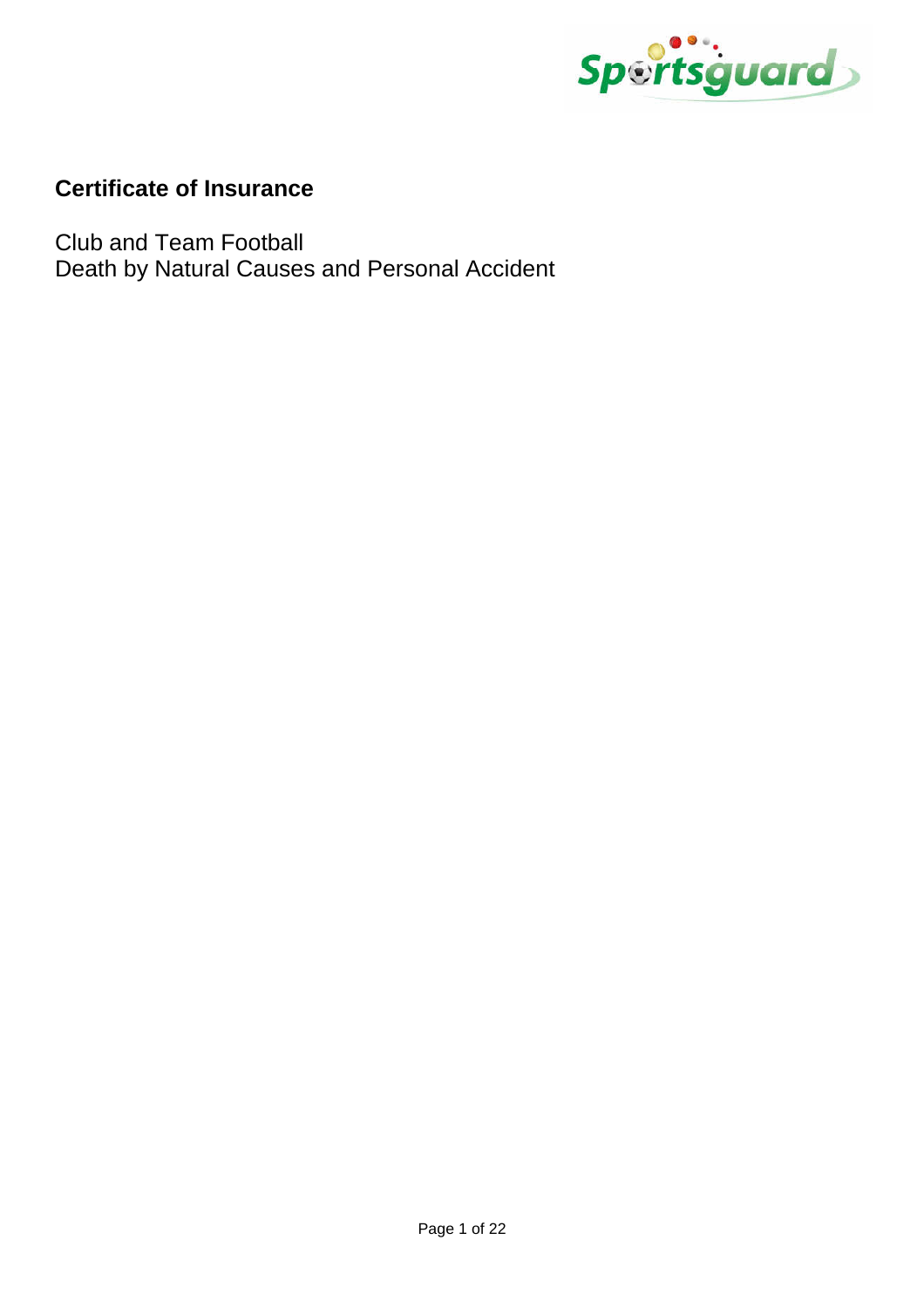

# IMPORTANT NOTICES

# **Documentation**

This document, the Schedule of Insurance, the Schedule of Benefits and any endorsement(s) attaching to this document constitute the certificate, which is the insurance contract and sets out the terms of this insurance between the **insured club or team** and **us**.

# **Information the insured club or team has provided**

In deciding to provide the insurance under this certificate and in setting the terms of it, **we** have relied on the information the **insured club or team** has given **us** in respect of the **insured persons**. The information the **insured club or team** has given **us** in relation to the insurance under this certificate must be accurate and complete.

The **insured club or team** must tell **Sportsguard** as soon as possible, if either becomes aware that information the **insured club or team** has given in respect of the **insured persons** is inaccurate or incomplete, which includes any change in circumstances that results in the answers the **insured club or team** has given to questions asked becoming inaccurate or incomplete. Changes may affect the terms (including the cost) of this insurance, or **we** may cancel the certificate in some situations.

If the information the **insured club or team** has provided respect of the **insured persons** is inaccurate or incomplete, **we** may:

- amend the terms of this certificate, which may be applied as if they were already in place prior to any claim, or
- reduce the amount **we** pay on a claim in the proportion that the premium paid bears to premium **we** would have charged the **insured club or team** in respect of the **insured person** concerned had the information not been inaccurate or incomplete, or
- treat this certificate as if it never existed in respect of the **insured person** concerned and the corresponding premium paid will be returned to the **insured club or team**. This will only be done if **we** would not have provided this insurance if the information had been accurate and complete.

If **we** establish that the **insured club or team** deliberately or recklessly provided false or misleading information **we** will treat this certificate as if it never existed or treat this certificate as if it never existed in respect of the **insured person** concerned and decline all corresponding claims and **we** will not return any premium.

# **Compliance with certificate terms**

Where the **insured club or team** or the **insured person** or their personal representatives do not comply with any obligation to act in a certain way specified in this certificate, **we** reserve the right not to pay a claim.

# **Defined terms**

Certain words or phrases in this certificate have specific meaning as defined within this certificate and wherever these words appear in bold in this certificate the defined meanings shall apply. These defined words or phrases can be found under the Definitions section of this certificate.

# **Understanding this policy**

This certificate must be read in its entirety as conditions, exclusions and other limitations apply.

The certificate is made up of different classes of insurance, which are set out in separate sections of this certificate with specific terms applying to each section separately in addition to general terms applying to all the sections. The cover the **insured club or team** has purchased or not purchased under this certificate is as shown in the Schedule of Benefits applicable to this certificate and the "Additional Benefits applicable to Personal Accident" forming part of the Schedule of Benefits.

The **insured club or team** must ensure that the cover they have purchased under this certificate in respect of the **insured person(s)** is adequate.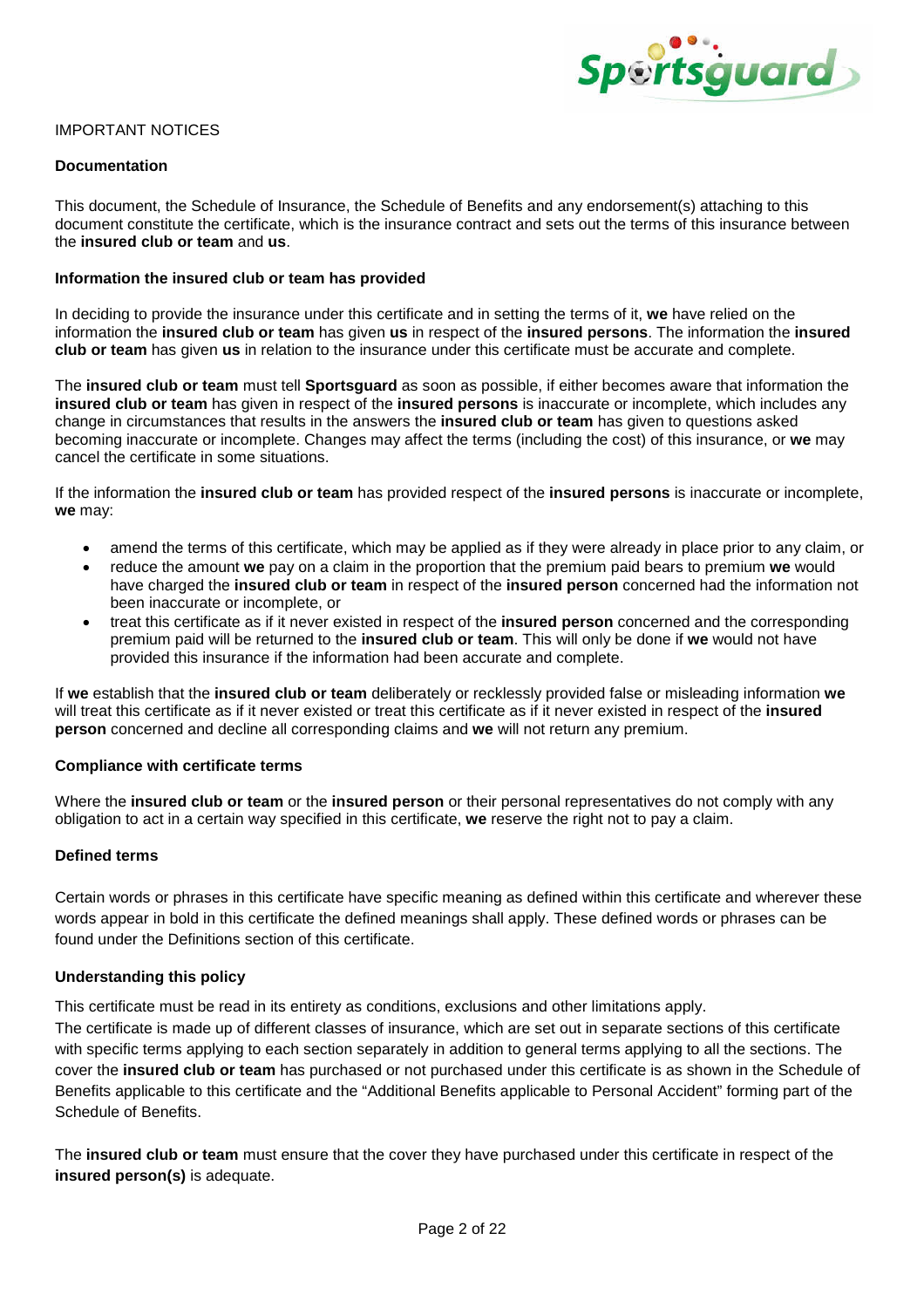

If the **insured club or team** thinks there is a mistake in or a change needs to be made to this certificate, then they must immediately contact **us** via **Sportsguard**.

# **Cooling-off period**

If the insurance provided under this certificate does not meet the **insured club or team's** requirements the **insured club or team** can cancel this certificate within 14 days from:

- the start date of the insurance provided under this certificate as shown under the **period of insurance**, or
- the date the **insured club or team** received this certificate,

# whichever is the later.

In exercising their right to cancel in this way, the **insured club or team** withdraws from this contract of insurance from the start date as shown under the **period of insurance**, which means the insurance provided under this certificate will be treated as if it never existed and **we** will return the premium paid.

The **insured club or team** cannot cancel this certificate during this cooling-off period if:

- a claim has been made under this certificate, or
- the duration of the cover provided under the certificate is less than one month's duration.

# **Cancellation outside of the cooling off period**

The **insured club or team** can also cancel this certificate at any time by writing to **Sportsguard**. Any return premium due to the **insured club or team** will depend on how long this certificate has been in force and whether there has been a claim.

**We** can cancel this certificate by giving you thirty (30) days' notice in writing.

**We** will only do this for a valid reason (examples of valid reasons are as follows):

- Non-payment of premium;
- A change in risk occurring which means that **we** can no longer provide the **insured club or team** with insurance cover;
- Non-cooperation or failure to supply any information or documentation **we** request;
- Threatening or abusive behaviour or the use of threatening or abusive language.

In the event of cancellation by **us** the **insured club or team** must notify all **insured persons** of such cancellation. The i**nsured person** may withdraw from the cover provided by this certificate at any time by giving notice to the **insured club or team**. No refund of premium will be payable.

# **How to make a claim**

The **insured club or team's** attention is drawn to General Condition 2, 'Making a claim'.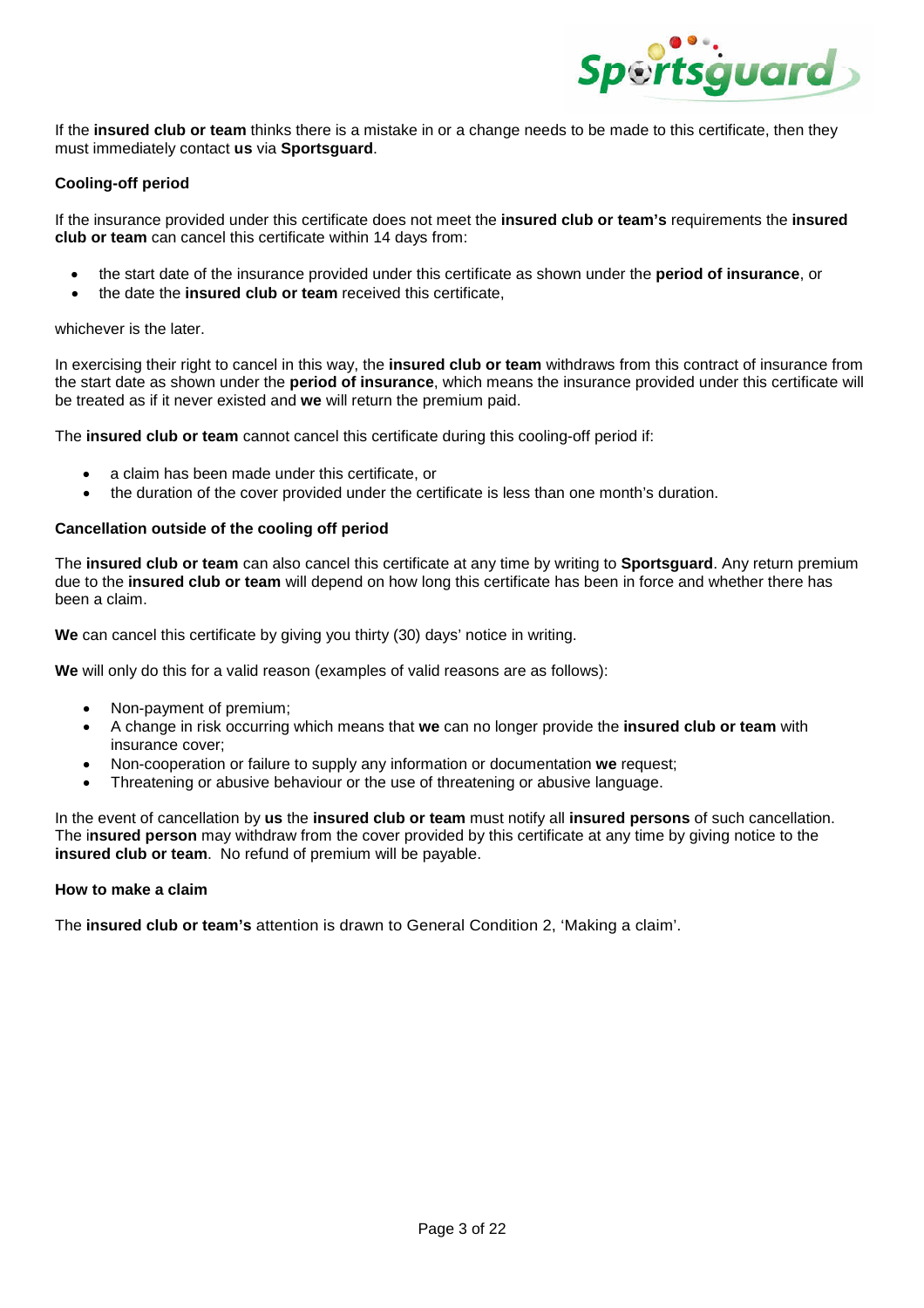

# **Questions or concerns about this certificate and how to make a complaint**

If the **insured club or team** or the **insured person** has any questions or concerns about or are dissatisfied with this certificate, the servicing of it or the handling of a claim (or claims) under it, they should, in the first instance contact:

**Sportsguard** on behalf of The Admin Bureau Ltd

| address:   | One Overstone Heights, Overstone Road, Sywell, Northamptonshire, NN6 0AT |
|------------|--------------------------------------------------------------------------|
| telephone: | 01604 644277                                                             |
| fax:       | 01604 644661                                                             |
| e-mail:    | feedback@sportsguard.co.uk                                               |

stating the nature of their enquiry along with the Certificate Number as shown in the Schedule of Insurance and, if applicable, claim(s) references.

In the event that the **insured club or team** or the **insured person** still remain dissatisfied they can refer the matter to **us** by contacting:

#### (a) For **Death by Natural Causes section:**

The Complaints Team Global Benefits Europe on behalf of Omnilife Limited address: 32 Threadneedle Street, London, EC2R 8AY telephone: +44 (0) 20 7469 4611 e-mail: ma@globalbenefitseurope.com

#### (b) For **Personal Accident section**:

The Complaints Team Tokio Marine Kiln address: 20, Fenchurch Street, London EC3M 3BY telephone: +44 (0) 20 7886 9000

e-mail: complaints@tokiomarinekiln.com

If the **insured club or team** or the **insured person** is not satisfied with **our** response, they may refer to Lloyd's by contacting:

| The Complaints' Team, Lloyd's |                                  |
|-------------------------------|----------------------------------|
| address:                      | One Lime Street, London EC3M 7HA |
| telephone:                    | +44 (0) 7327 5693                |
| e-mail:                       | complaints@lloyds.com            |
| facsimile:                    | +44 (0) 7327 5225                |
| website:                      | www.lloyds.com/complaints        |

Details of Lloyd's complaints' procedures are set out in a leaflet "Your Complaint – How Can We Help" available at www.lloyds.com/complaints.

If the **insured club or team** or the **insured person** remains dissatisfied after (a) or (b) above, they may be able to refer the complaint to the United Kingdom's Financial Ombudsman Service (FOS) by contacting:

|            | The FOS                                                                |
|------------|------------------------------------------------------------------------|
| address:   | Exchange Tower, London E14 9SR                                         |
| telephone: | 0800 0234 567 (calls are free from fixed lines in the United Kingdom), |
|            | or 0300 1239 123                                                       |
| e-mail:    | complaint.info@financial-ombudsman.org.uk                              |

Making a complaint does not affect the rights of the **insured club or team** or the **insured person** to take legal action. However, the FOS will not adjudicate on any cases where litigation has commenced.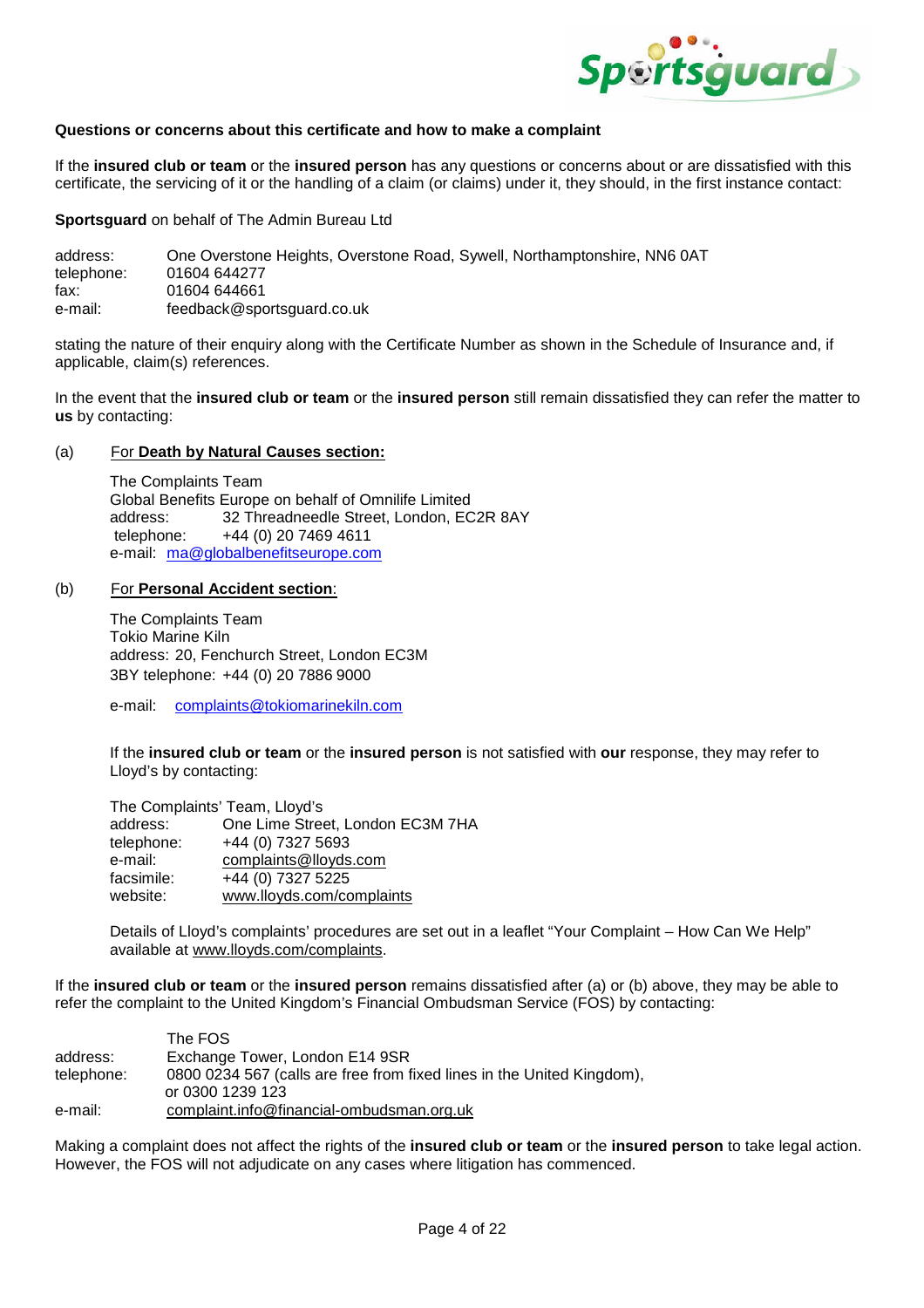

If the **insured club or team** has purchased this insurance online the **insured club or team** or the **insured person** can also make a complaint through the European Union's online dispute resolution (ODR) platform. The website for the ODR platform is: http://ec.europa.eu/odr.

# **Compensation**

**We** are covered by the Financial Services Compensation Scheme (FSCS). The beneficiary of this insurance (according to General Condition 7, 'Payment of Benefits') may be entitled to compensation from the FSCS if in the unlikely event that **we** are unable to meet **our** obligations under this certificate. If the beneficiary of this insurance (according to General Condition 7, 'Payment of Benefits') is entitled to compensation under the FSCS, the level of compensation payable would depend on the nature of the insurance granted under this certificate.

Further information about the FSCS is available from the FSCS at the address immediately below or on their website: www.fscs.org.uk

Financial Services Compensation Scheme address: 10<sup>th</sup> Floor, Beaufort House, 15 St Botolph Street, London, EC3A 7QU

# **Data protection statement**

**We** are the data controller of any personal data provided by the **insured club or team** or the **insured person**. **We** will share and use information given, together with other information, for the administration of this certificate.

The information will be handled in accordance with applicable data protection laws. The information may also be disclosed to **our** service providers and agents for these purposes and the handling of claims and the provision of customer services.

**We** may be required by law to provide the information which **we** hold on the **insured club or team** or the **insured person** and other parties to a government authority or regulatory body or to law enforcement agencies in connection with the prevention and investigation of crime, including fraud and money laundering. **We** may transfer information which **we** hold on the **insured club or team** or the **insured person** or other parties outside the European Economic Area. Any transfer will be made in accordance with applicable data protection laws.

The **insured club or team** or the **insured person** has the right to request a copy of the information (for which **we** may charge a small fee) and to correct any inaccuracies. To ensure instructions are followed correctly and to improve **our** service through staff training, telephone calls may be recorded.

It may sometimes be necessary in handling a claim to obtain medical reports or medical records and to share those reports or records with third parties including independent medical consultants. Requests for such documents may be made only with the **insured club or team's** or the **insured person's** express consent or the express consent of a representative of the **insured club or team** or the **insured person**.

# **Insurance premium tax**

The premium payable under this certificate may be subject to compulsory Insurance Premium Tax, which shall be payable by the **insured club or team** at the appropriate rate. The applicable Insurance Premium Tax is included in the premium as shown in the Schedule of Insurance. The **insured club or team** should refer to **Sportsguard** if a breakdown of Insurance Premium Tax amounts is required.

In the event that the rate or application of Insurance Premium Tax changes during the **period of insurance** and any premium payable during the **period of insurance** is subject by law to such change or application, then that premium payable shall incorporate such change or application.

# **Choice of law and jurisdiction**

By mutual agreement the **insured club or team** and **we** are free to choose the law applicable to this insurance. Unless specifically agreed otherwise, this insurance shall be subject to the laws of England and Wales and any dispute shall be handled in the courts of England.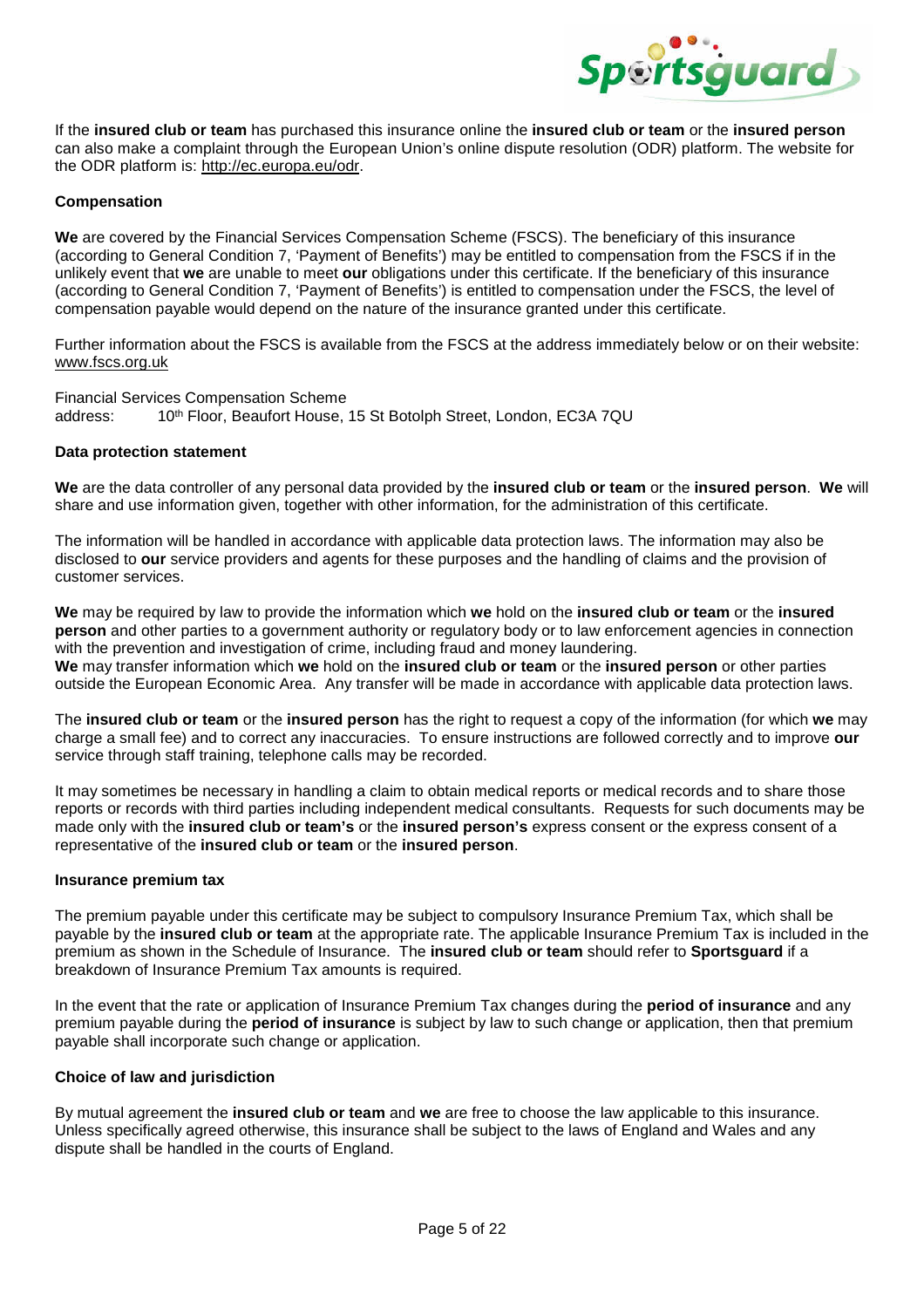

# **Trading sanction(s) restrictions**

**We** will not provide any benefit under this certificate whether by way of extending cover or making a payment in respect of any claim or the provision of any benefit, where doing so would result in **us** being in breach of any sanction, prohibition or restriction imposed by law or regulation.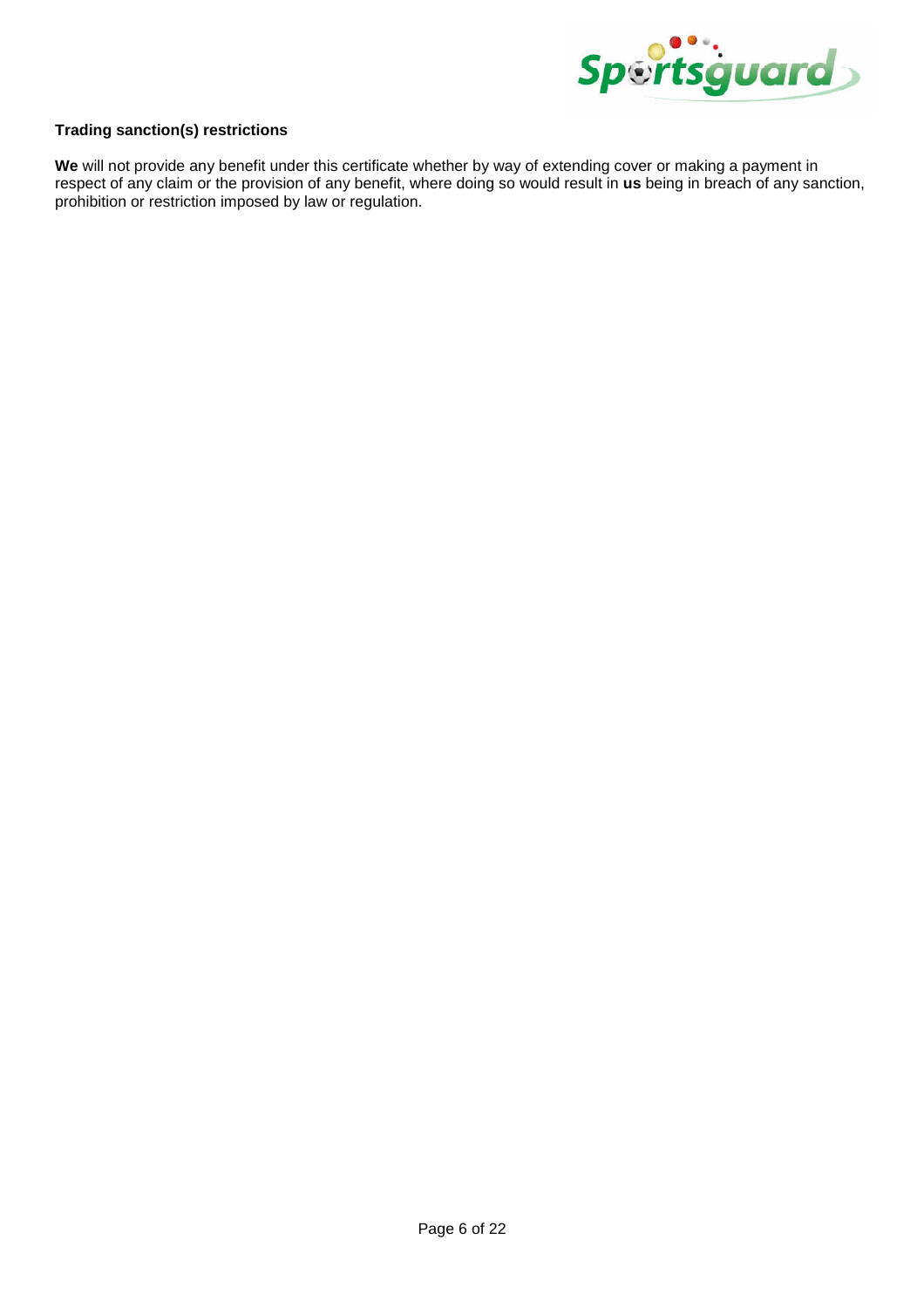

# **Agreement to Insure**

The insurance provided under this certificate has been arranged through:

**Sportsguard** on behalf of The Admin Bureau Ltd.

Address: One Overstone Heights, Overstone Road, Sywell, Northamptonshire, NN6 0AT Telephone: 01604 644277 Fax: 01604 644661 Email: feedback@sportsguard.co.uk

The Admin Bureau Ltd. is authorised and regulated by the Financial Conduct Authority (FCA), with the Financial Services number of: 305450.

# **Death by Natural Causes section**

**Sportsguard** has arranged the insurance against **death by natural causes** provided under this certificate with Omnilife Insurance Company Limited.

# **Personal Accident section**

**Sportsguard** has arranged the insurance against **bodily injury** caused by **accident** provided under this certificate in accordance with the authorisation granted to it under a contract of delegated authority by Tokio Marine Kiln Syndicate 510 at Lloyd's (the reference of the delegated authority agreement is as shown under the Agreement Reference, which can be found in the Schedule of Insurance).

This certificate is an insurance contract between:

**us**

and

# the **insured club or team**.

Provided the premium (including the applicable Insurance Premium Tax) has been paid by the **insured club or team**, **we** shall provide the insurance in accordance with the terms of this certificate.

Only the **insured club or team** or the **insured person** and **we** can enforce the terms of this certificate. The Contracts (Rights of Third Parties) Act 1999 will not grant any additional rights under this certificate in favour of any third party, but this does not affect any legal right or remedy of a third party which exists or is available apart from such Act.

This certificate must be made available to all **insured persons**.

**Our** regulatory status:

# **Death by Natural Causes section**

Omnilife Insurance Company Limited is authorised by the Prudential Regulation Authority and regulated by the Financial Conduct Authority and Prudential Regulation Authority. Omnilife Insurance Company Ltd is a company registered in England and Wales (Registered number: 2294080). Its registered office is located at One London Wall, London, EC2Y 5AB.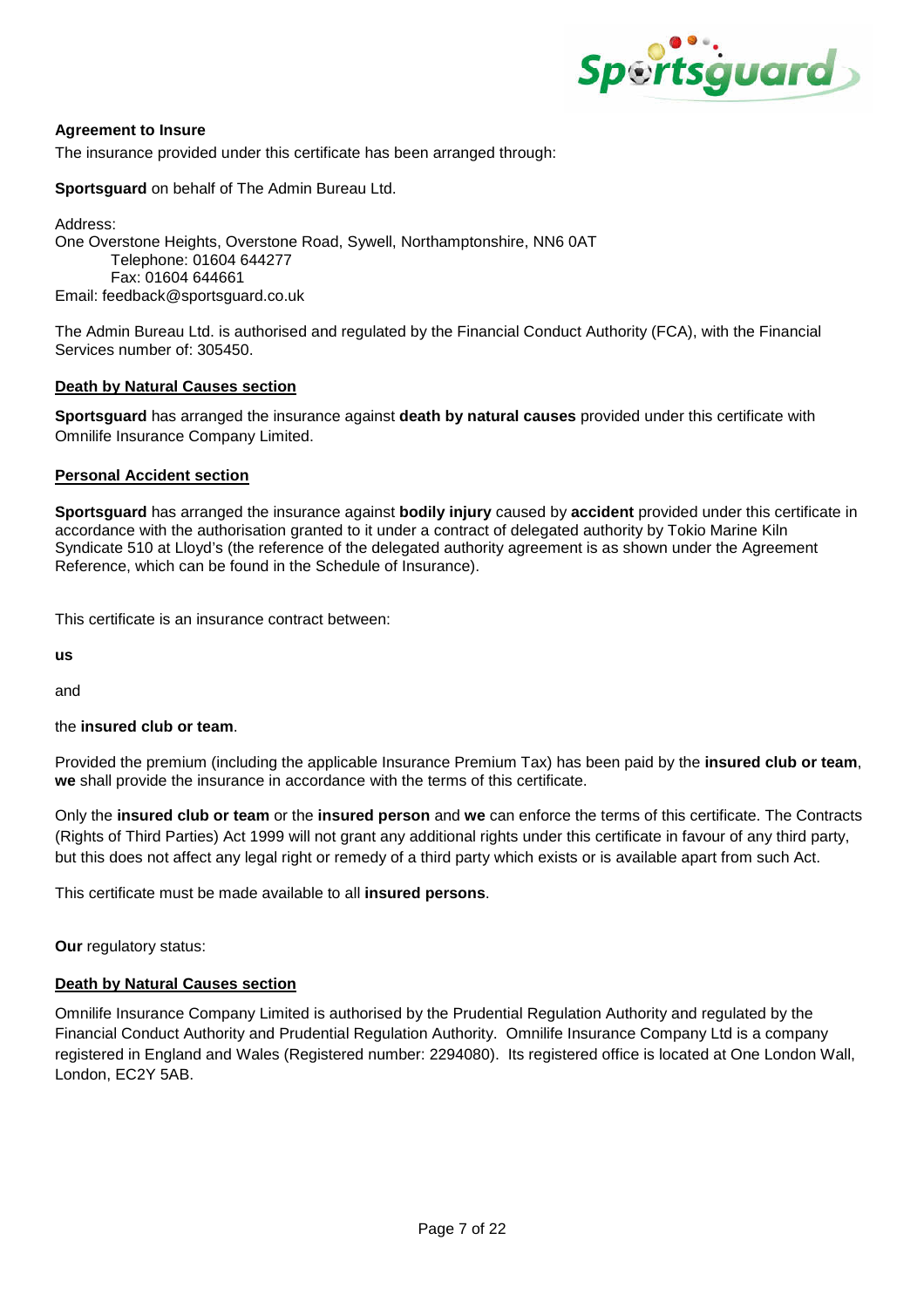

# **Personal Accident section**

The Society of Lloyd's is authorised and regulated by the FCA and the Prudential Regulation Authority (PRA), with a Financial Services Register number of: 202761

Each Lloyd's Syndicate is separately managed by its own Managing Agent, which is independently regulated by the FCA and the PRA and authorised by the PRA.

The subscribing insurers' obligations under contracts of insurance to which they subscribe are several and not joint and are limited solely to the extent of their individual subscriptions. The subscribing insurers are not responsible for the subscription of any co-subscribing insurer who for any reason does not satisfy all or part of its obligations.

For both Death by Natural Causes and Personal Accident sections further details obtained from:

www.bankofengland.co.uk for the PRA, and https://register.fca.org.uk for the FCA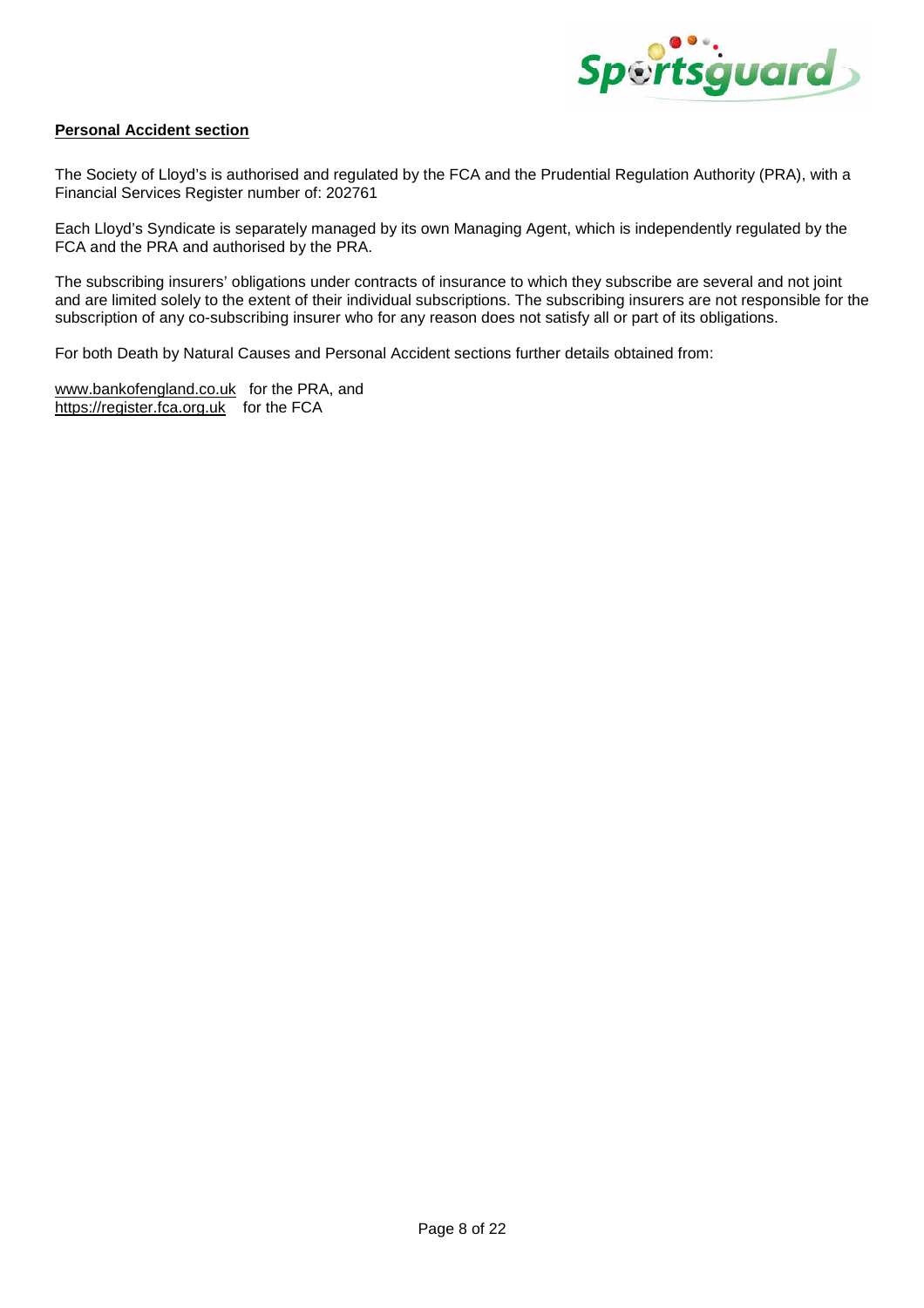

# **Definitions**

In this certificate:

**"accident"** means a sudden, unexpected, unusual specific event which occurs at an identifiable time and place during the **operative time**, but shall also include exposure resulting from a mishap to a conveyance in which the **insured person** is travelling.

**"annual salary"** means the gross salary or wages payable per annum (excluding bonus payments or overtime) to the **insured person** as remuneration for services provided immediately preceding the date of the **accident** giving rise to **bodily injury**.

**"as an amateur"** means participation in an activity which the **insured person** does not use as his or her main means of livelihood.

**"bodily injury"** means an identifiable physical injury which:

- (a) is sustained by the **insured person**, and
- (b) is caused by an **accident**, and
- (c) solely and independently of any other cause directly resulting from, or medical or surgical treatment rendered necessary by such injury, occasions the death or disablement of the **insured person** within 12 months from the date of the **accident**.

**"death by natural causes"** means the death of the **insured person** arising directly as a result of natural causes, the symptoms of which first manifest themselves during the **operative time** and from which death occurs within 14 days of such symptoms first manifesting themselves.

**"dislocation"** means dislocation for the first time only of a body part listed below requiring surgery under anaesthesia:

hip; kneecap; shoulder; or elbow.

**"emergency dental expenses"** means fees incurred in respect of dental treatment for the immediate relief of pain only which is deemed necessary by a registered dental practitioner.

**"excess period"** means that this policy excludes the first number of days after the date of disablement shown on the Schedule of Benefits where noted as the excess period.

 **"fracture of a bone"** means a fracture of a bone:

- (a) in the arm (at or above the wrist),
- (b) in the leg (at or above the ankle),
- (c) in the hand excluding fingers,
- (d) in the foot excluding toes,
- (e) in the collarbone,
- (f) in the cheekbone,
- (g) in the jaw,
- (h) in the fingers,
- (i) in the toes,
- (j) in the hip,
- (k) in the rib,
- (l) in the shoulder (scapula), or
- (m) in a growth plate (also known as a Salter Harris Type 1),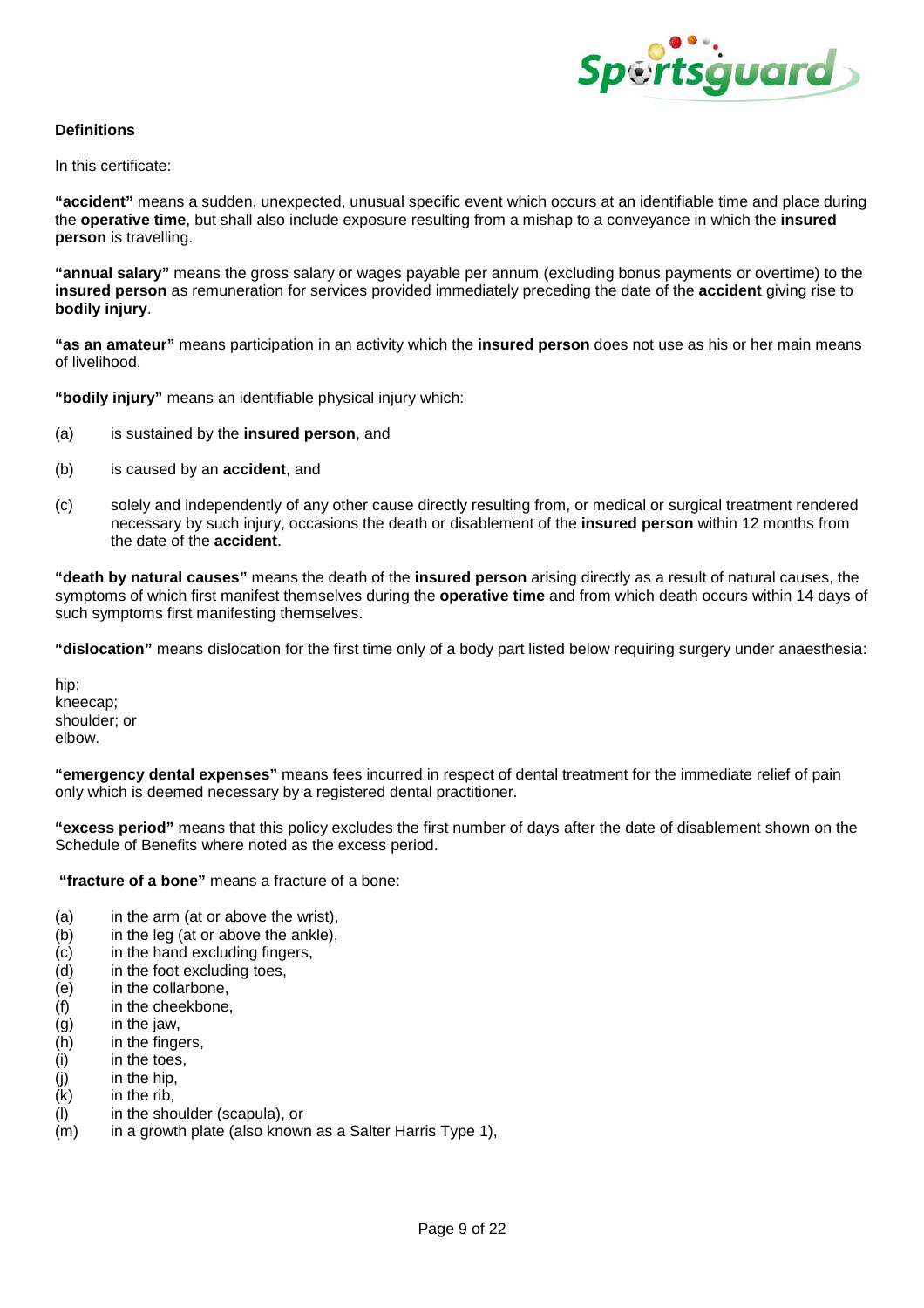

which necessitates hospital treatment and application of medical treatment to aid the recovery of the fracture, and which cannot be removed by the **insured person**. It does not include:

- (a) the resetting of a bone, or
- (b) any secondary application of a plaster cast or other solid cast.

**"hospital confinement"** means confinement as an in-patient in a hospital which provides medical or surgical treatment and 24 hour-a-day care by qualified physicians and nursing staff.

"**insured club or team**" as shown in the Schedule of Insurance.

**"insured person(s)"** as shown in the Schedule of Insurance.

**"insured sport"** as shown in the Schedule of Insurance.

**"loss of hearing"** means total and irrecoverable loss of hearing.

**"loss of sight"** means total and irrecoverable loss of sight.

**"loss of internal organ"** means total and permanent loss by removal, or effective loss of use of one lung or one kidney, the spleen or the liver.

**"loss of limb"** means:

- (a) in respect of arm or upper limb: permanent loss by physical separation of a complete hand at or above the wrist or total loss of use of a complete arm or hand.
- (b) in respect of leg or lower limb: permanent loss by physical separation of a foot at or above the ankle or total loss of use of a complete foot or leg.

**"loss of speech"** means total and irrecoverable loss of speech.

**"operative time"** means the period of time during the **period of insurance** during which the **insured person** is participating **as an amateur** in official club or team events and matches organised by the **insured club or team** including official training or practice sessions and whilst travelling thereto and therefrom in an organised party under the jurisdiction of the **insured club or team,** within the Geographical Limits stated in the Schedule of Insurance.

**"paraplegia"** means complete paralysis of the lower half of the body including both legs.

**"period of insurance"** means the period between the inclusive dates as shown in the Schedule of Insurance.

**"permanent facial scarring"** means visible scar tissue in the area from the hairline to and including the lower jaw.

**"permanent bodily scarring"** means visible scar tissue on the arm, leg, neck or torso.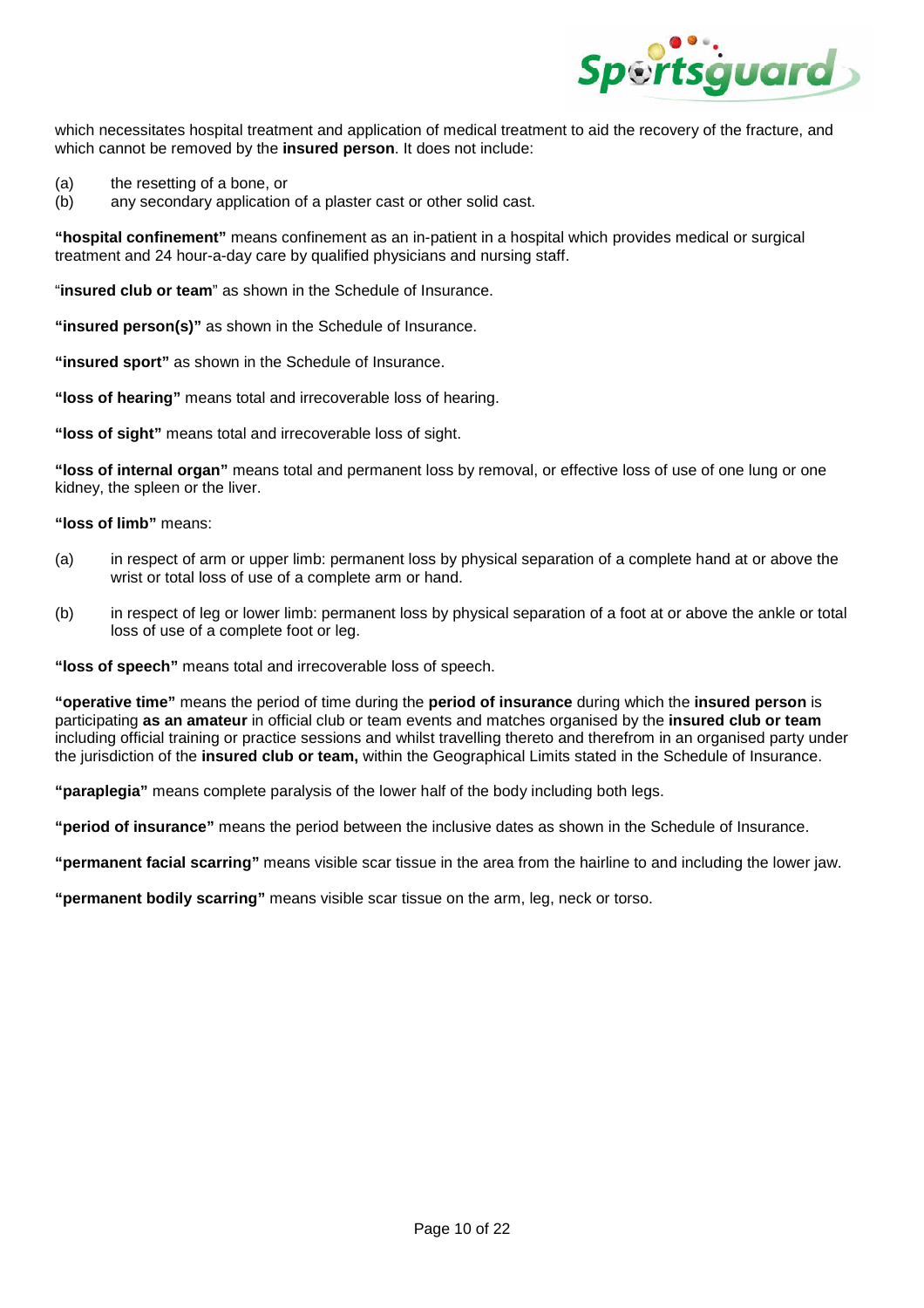

**"permanent total disablement"** means disablement which has lasted for at least 12 months and which in **our** opinion is beyond hope of recovery and will in all probability continue for the remainder of the **insured person's** life, and will prevent the **insured person** from engaging in or giving attention to:

- (a) his or her **usual occupation** if in gainful employment;
- (b) business, profession or occupation of any and every kind if the **insured person**:
	- (i) is not in gainful employment;
	- (ii) is employed solely as a footballer;
	- (iii) has football as his or her main employment;
- (c) business, schooling, profession or occupation of any and every kind if the **insured person** is under 16 years of age or under 18 years of age and in full time education.

**"quadriplegia"** means complete paralysis of all four limbs.

**"qualified medical practitioner"** means a doctor or specialist who is registered or licensed to practise medicine under the laws of the country in which he or she practises other than:

# (a) an **insured person;**

(b) a relative or partner of an **insured person.** 

**"Sportsguard"** means the party on behalf of The Admin Bureau Ltd, who has arranged this insurance and who act on **our** behalf.

Address: One Overstone Heights, Overstone Road, Sywell, Northamptonshire, NN6 0AT Telephone: 01604 644277 Fax: 01604 644661 Email: feedback@sportsguard.co.uk

**"student"** means an **insured person** who is in full time education enrolled either with a school, college or university.

**"temporary total disablement"** means disablement which temporarily and totally prevents the **insured person** from attending to:

- (a) his or her **usual occupation** if in gainful employment;
- (b) business, profession or occupation of any and every kind if the **insured person**:
	- (i) is not in gainful employment;
	- (ii) is employed solely as a footballer;
	- (iii) has football as his or her main employment;
- (c) business, schooling, profession or occupation of any and every kind if the **insured person** is under 16 years of age or under 18 years of age and in full time education.

**"usual occupation"** means the tasks, duties and other functions which the **insured person** normally performs in connection with his or her occupation for which he or she is engaged in for 16 hours or more per week.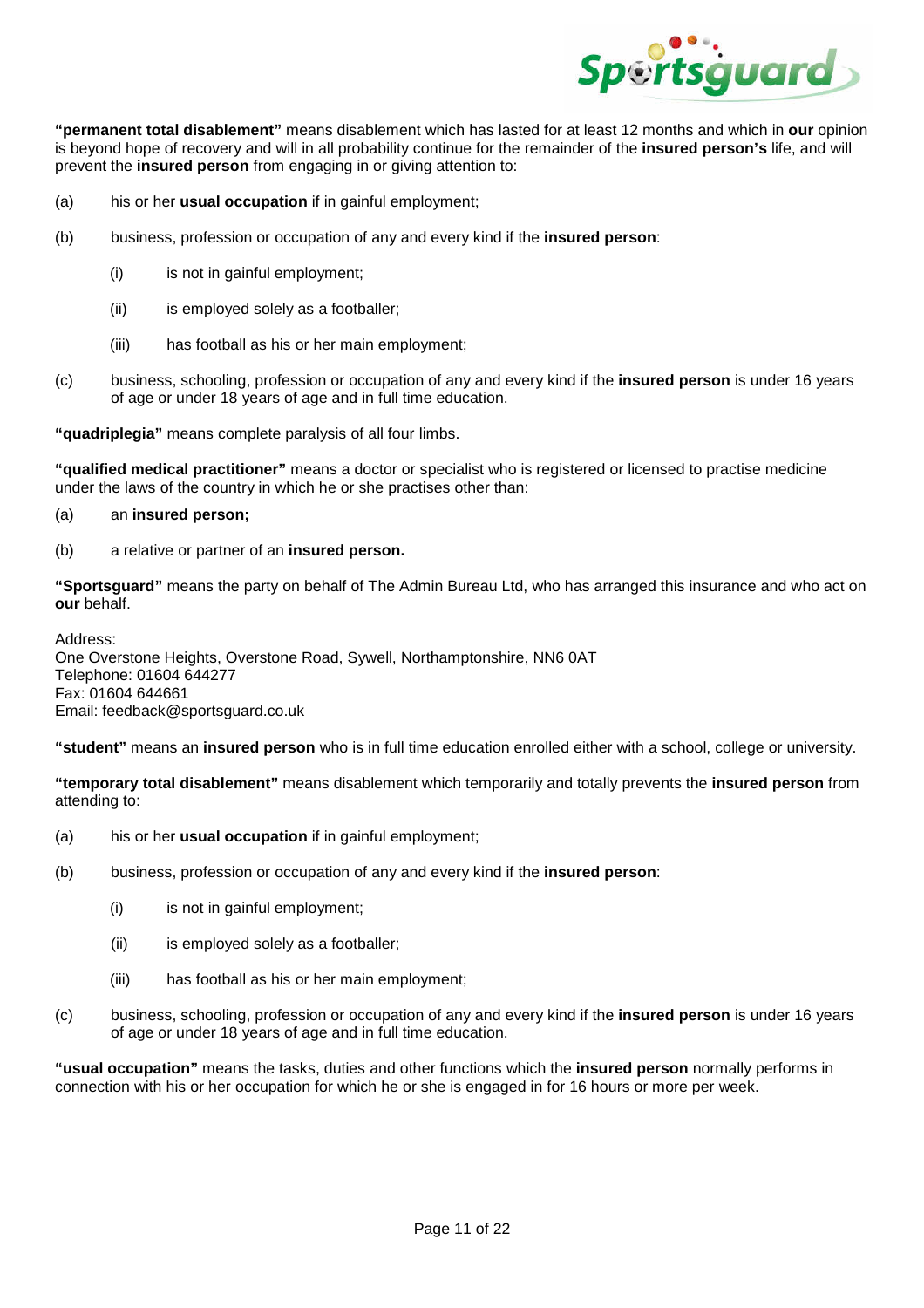

**"we/our/us"** means:

# (a) **For Death by Natural Causes section:**

Omnilife Insurance Company Limited

# (b) **For Personal Accident section:**

Tokio Marine Kiln Syndicate 510 at Lloyd's

**"weekly wage"** means the average of the gross weekly amount (or in the case of salaried employees 1/52nd of the **annual salary**) payable to the **insured person** as a wage or salary for services provided as set out in the **insured person's** contract of employment, (excluding bonus and overtime payments) in the 13 weeks immediately preceding the date of commencement of the period of **temporary total disablement**.

 **"working day"** means each complete day of **temporary total disablement** during which, had it not been for the disablement, the **insured person** would normally have been working or engaging fully in his or her **usual occupation**.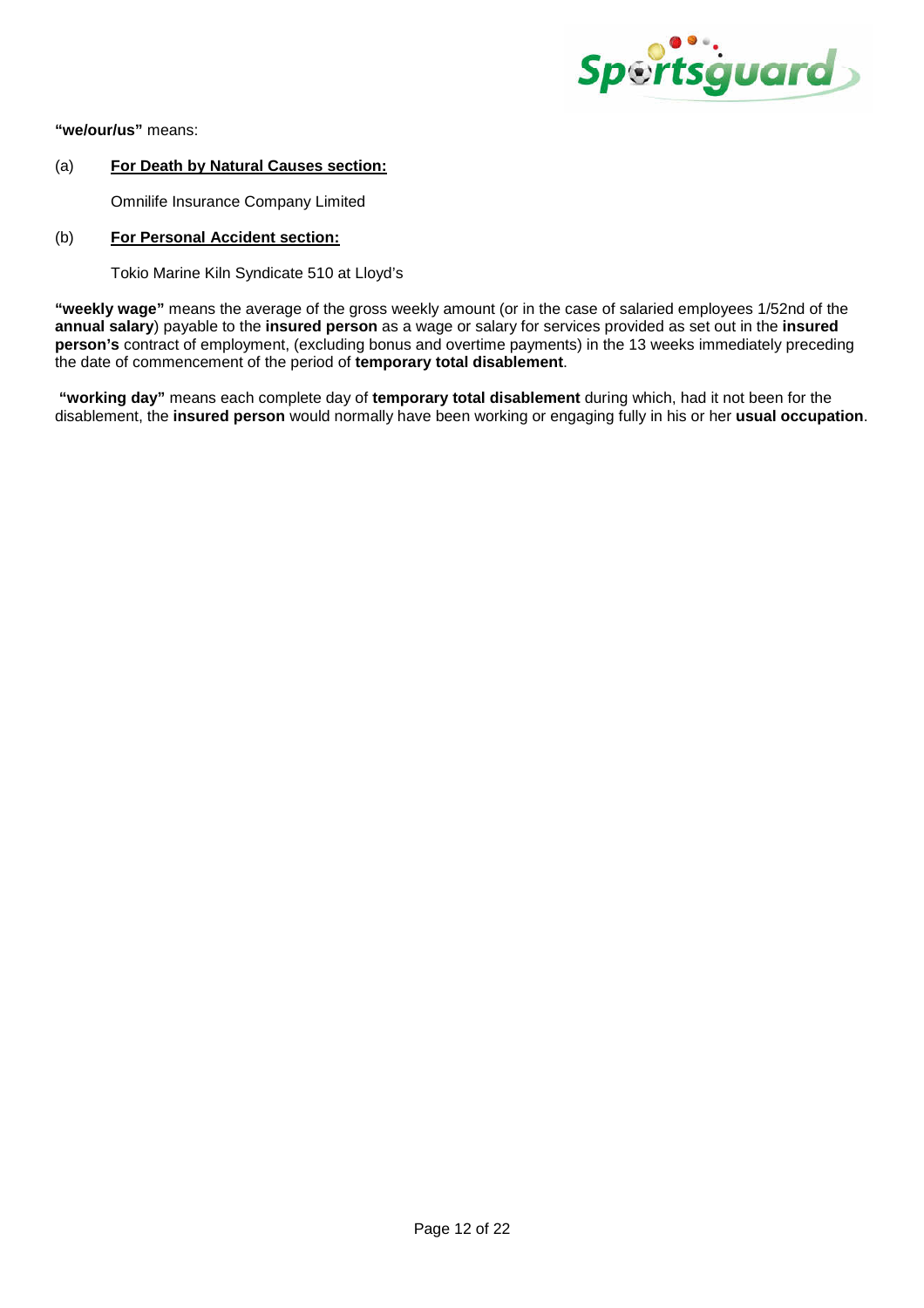

# **Death by Natural Causes section**

**We** will pay the sum insured in accordance with the Schedule of Benefits in the event of the **insured person's death by natural causes** only**.**

Provided always that:

- 1. benefit will not be paid by **us** if the death of the **insured person** occurred as a result of an **accident**.
- 2. benefit will not be paid by **us** if prior to the event giving rise to a claim the **insured person**:
	- (a) had been given a terminal prognosis due to natural causes; and
	- (b) had passed their 55th birthday, unless specified otherwise in the Schedule of Insurance.

# **Personal Accident section**

**We** will pay the sum insured in accordance with the Schedule of Benefits in the event of the **insured person**  sustaining **bodily injury**.

Provided always that:

- 1. (a) benefit shall not be payable under more than one of the **loss of sight**, **loss of limb**, **loss of speech**, **loss of hearing**, **quadriplegia**, **paraplegia,** permanent partial disablement or **permanent total disablement**  benefits;
	- (b) no **temporary total disablement** benefit shall become payable until the total amount thereof has been ascertained and agreed. Where any payment is made for **temporary total disablement** benefit, the amount so paid shall be deducted from any lump sum subsequently payable in respect of the same **accident**.
- 2. the total sum payable under this section in respect of any one or more **accidents** to any one **insured person** shall not exceed in all the largest benefit under any one of the **loss of sight**, **loss of limb**, **loss of speech**, **loss of hearing**, **quadriplegia**, **paraplegia,** permanent partial disablement or **permanent total disablement** benefits; except for any of the covered benefits 1 to 25 of the "Additional Benefits" which are payable in addition.
- 3. if death by **accident** in the Schedule of Benefits is not covered, then no claim shall be payable, other than for:

# (i) **temporary total disablement**; and

(ii) any of the covered benefits 6 to 25 of the "Additional Benefits";

in respect of any **accident** which would have given rise to a claim for death had that item been covered.

- 4. if death by **accident** of the Schedule of Benefits is covered and an **accident** causes the death of the **insured person** within 12 months following the date of the **accident** and prior to the definite settlement of the benefit for disablement provided for under:
	- (i) the **loss of sight**, **loss of limb**, **loss of speech**, **loss of hearing**, **quadriplegia**, **paraplegia,** permanent partial disablement or **permanent total disablement** benefits; and
	- (ii) any of the covered benefits 1 to 5 of the "Additional Benefits";

there shall be paid only the benefit provided for in the case of death.

5. Entitlement to compensation under the **loss of sight**, **loss of limb**, **loss of speech**, **loss of hearing**, **quadriplegia**, **paraplegia,** permanent partial disablement and **permanent total disablement** benefits and any of the covered benefits 1 to 5 of the "Additional Benefits" shall cease on the **insured person** attaining 75 years of age, unless specified otherwise in the Schedule of Insurance;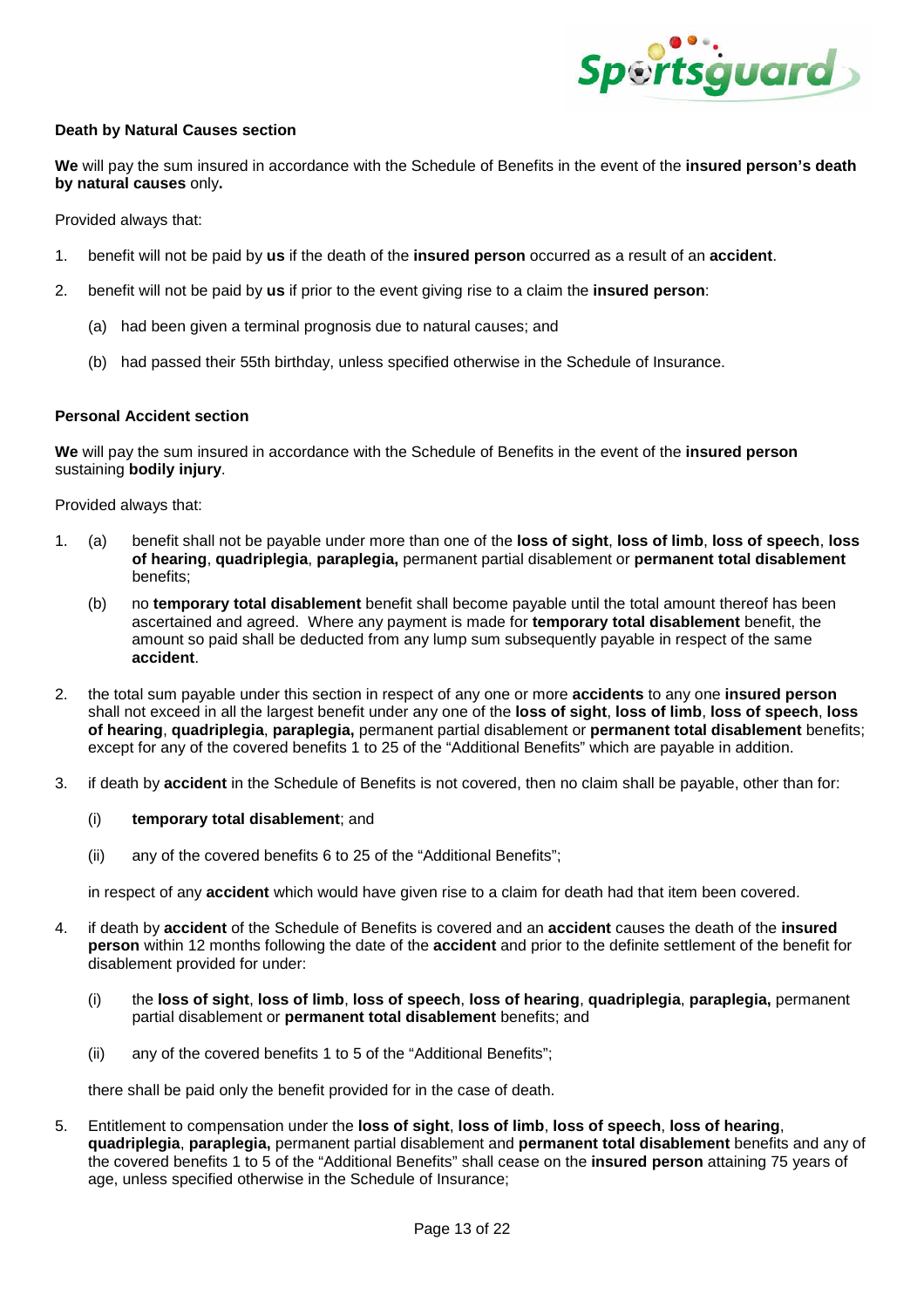

- 6. Entitlement to compensation under the **temporary total disablement** benefit shall not be payable to **insured persons** under 16 years of age.
- 7. Entitlement to compensation under the **temporary total disablement** benefit in respect of **insured persons** in gainful employment is as follows:

Where the 65% criterion of the **temporary total disablement** benefit is applied to an **insured person** and the resulting amount falls below the sum insured that would apply to an **insured person** who is not in gainful employment, **we** shall in respect of that **insured person**, apply the amount of the sum insured applicable to a person not in gainful employment.

# **General Exclusions applicable to the whole of this Policy**

- A. This certificate does not cover death, disablement or costs or expenses incurred which are caused or contributed to by or arising from:
	- 1. War, invasion, acts of foreign enemies, hostiles (whether war be declared or not) civil war, rebellion, revolution, insurrection, military or usurped power.
	- 2. Radioactive contamination.
	- 3. The **insured person** engaging or taking part in a sport or activity other than the **insured sport**.
	- 4. Suicide or attempted suicide.
	- 5. Acquired Immune Deficiency Syndrome (AIDS) or AIDS Related Complex (ARC)however this has been acquired or may be named.
	- 6. The **insured person's** deliberate exposure to exceptional danger (except in an attempt to save human life or stop serious injury) or the **insured person's** own criminal act or the **insured person** being under the influence of alcohol or drugs or solvents.
	- 7. Failure of the **insured person** to wear such mandatory protective equipment as may be stipulated by the appropriate governing body of the **insured sport**.
	- 8. The **insured person's** participation in the **insured sport** against medical advice.
	- 9. The **insured person** taking part in the **insured sport** whilst under medical treatment for **bodily injury**.
	- 10. Any medical condition caused by, prolonged by or aggravated by any psychiatric, mental or nervous disorder of the **insured person**, including anxiety and/or depression.
	- 11. The **insured person's** participation in motor cycling other than in respect of mopeds or scooters up to 50cc;
	- 12. The **insured person's** participation in social events of the **insured club or team** which includes but are not limited to fireworks, bonfires, driving events, bouncy castles, water sports or any activity above 3 meters of the ground.
	- 13. Repetitive stress (strain) injury or syndrome or any other condition or injury which develops over a period of time.
- B. No benefits are payable where the disablement is attributable to arthritic or other degenerative conditions in the joints, bones, muscles, tendons or ligaments.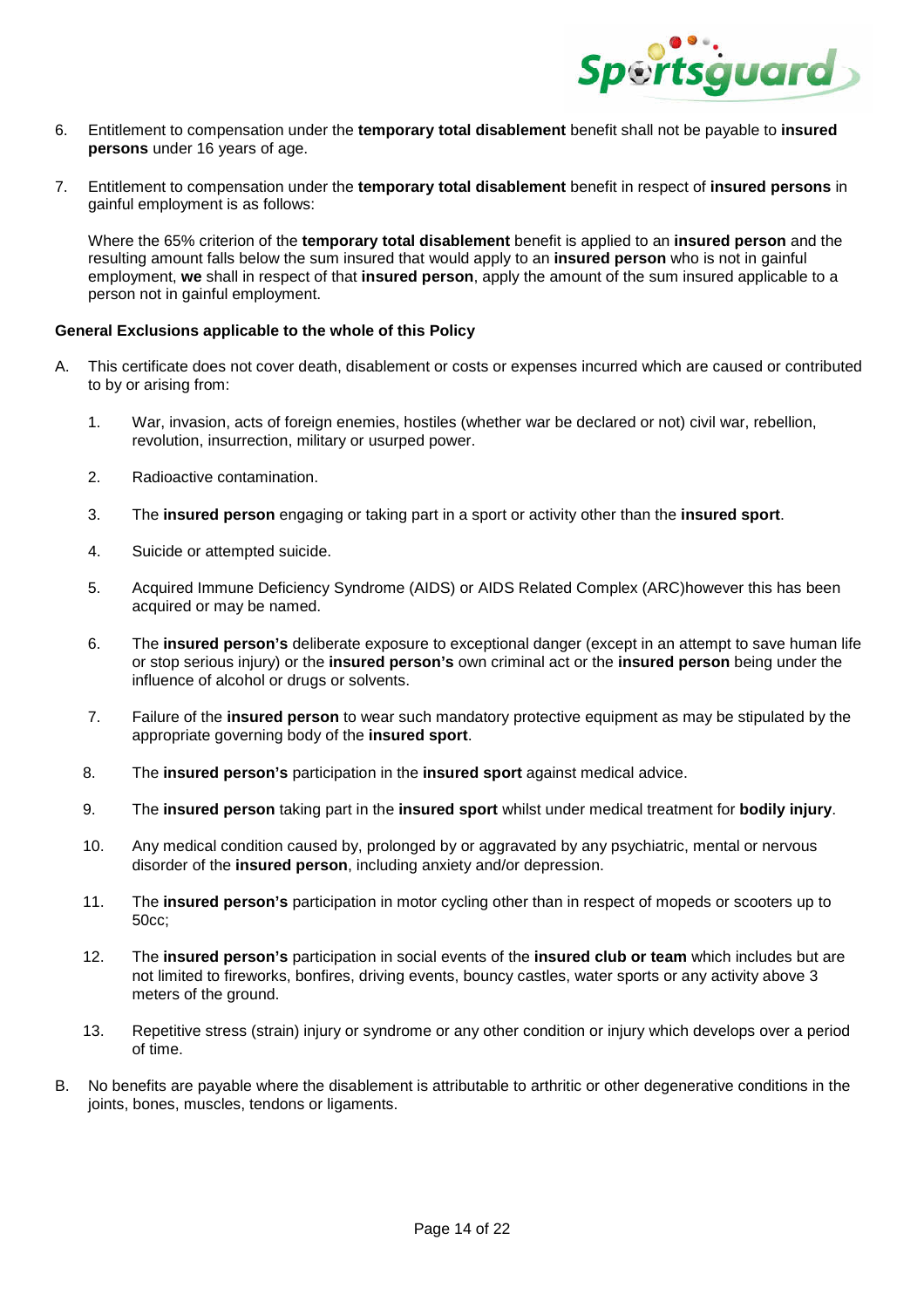

# **General Conditions applicable to the whole of this Policy**

#### 1. **Proportionate temporary total disablement benefit**

Where a period of **temporary total disablement** is less than a complete week the amount payable for each **working day** shall be pro rata of the **insured person's weekly wage**.

# 2. **Making a claim**

- (a) In the event of claim for death under the **death by natural causes** or death by **accident** benefits in the Schedule of Benefits, notice must be sent to **us** via **Sportsguard** as soon as is reasonably practicable.
- (b) In the event of a claim for any reason other than death, notice must be sent to **us** via **Sportsguard** as soon as reasonably practicable of any **accident** which may give rise to a claim under this certificate and the **insured person** must as early as possible place himself or herself under the care of a **qualified medical practitioner**.
- (c) The **insured person** or his or her representatives must agree that all medical records, notes and correspondence referring to the subject of a claim or a related pre-existing condition shall be made available on request to any medical advisor appointed by **us** and that such medical advisor shall be allowed so often as may be deemed necessary to make an examination of the **insured person** for the purpose of reviewing the claim.

The contact details of **Sportsguard** are:

One Overstone Heights, Overstone Road, Sywell, Northamptonshire, NN6 0AT Telephone: 01604 644277 Fax: 01604 644661 Email: feedback@sportsguard.co.uk

# 3. **Due diligence**

The **insured club or team** and the **insured person** shall use due diligence and do all things reasonably practicable to avoid or diminish any loss under this insurance.

# 4. **Membership of the insured club or team**

The **insured person** or his or her representative shall provide **us** via **Sportsguard** with proof of registration and membership of the **insured club or team** if required prior to the payment of any claim.

The **insured club or team** must declare and insure all teams under its control or organisation playing the **insured sport** at the inception of this insurance and any team formed at a later date must be proposed immediately to **us** via **Sportsguard** and added to this insurance at the appropriate additional premium.

#### 5. **Fraudulent claims by the insured club or team or the insured person**

(a) By the **insured club or team**:

If the **insured club or team** makes a fraudulent claim under this certificate, **we**:

- (i) are not liable to pay the claim;
- (ii) may recover from the **insured club or team** any sums paid by **us** to the **insured club or team** in respect of the claim;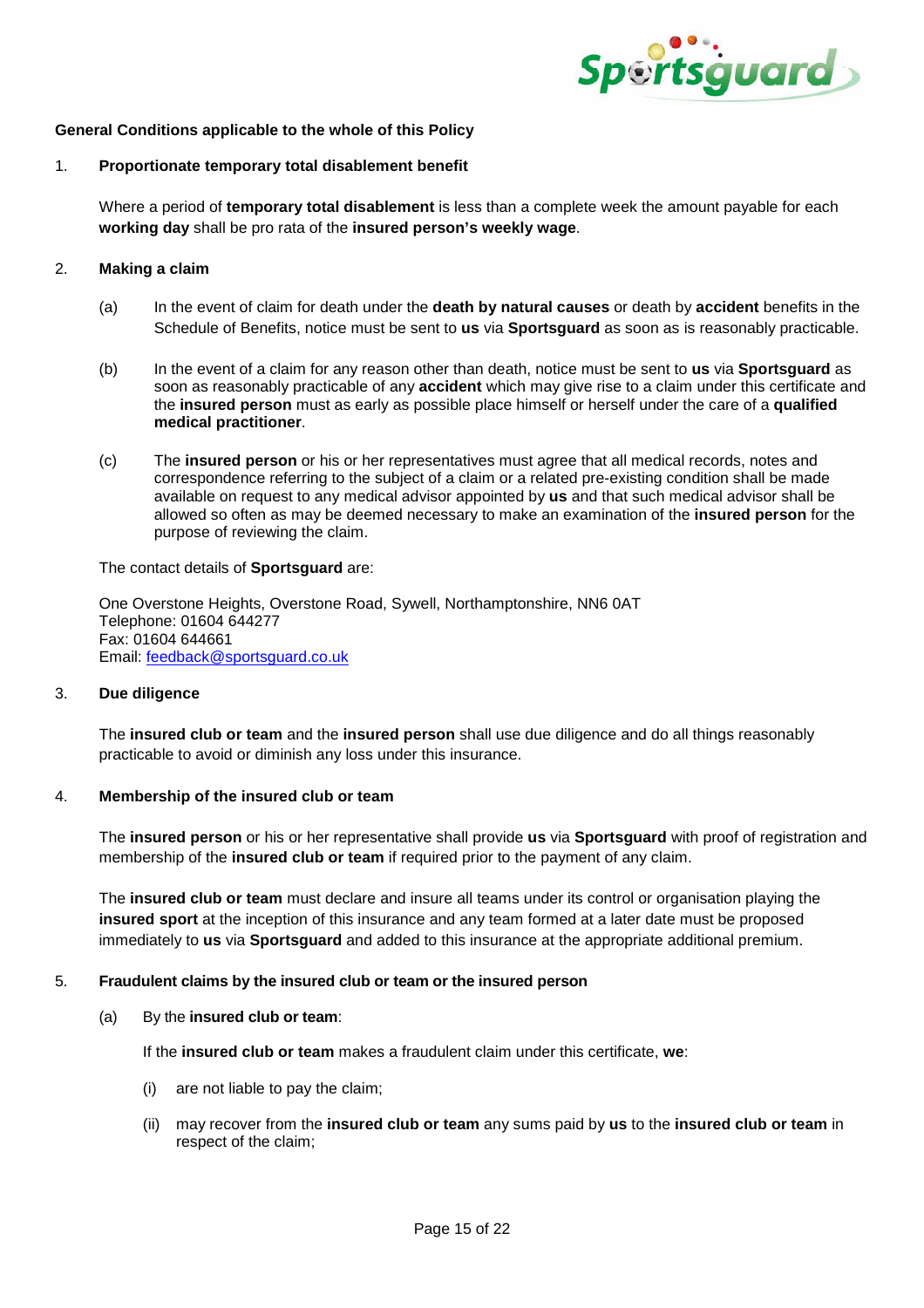

- (iii) may by notice to the **insured club or team** treat the certificate as having been terminated with effect from the time of the fraudulent act; and
- (iv) need not return any of the premiums paid.

# (b) By the **insured person**:

If a fraudulent claim is made under this certificate by or on behalf of an **insured person**, **we** may exercise the rights set out in General Condition 5 (a) above as if there were an individual insurance certificate between **us** and the **insured person**. However, the exercise of any of those rights shall not affect the cover provided under the contract for any other person.

# 6. **Assignment**

 Subject to General Condition 7, 'Payment of Benefits', the benefits under this certificate may not be assigned by the **insured person**. **We** shall not be bound to accept or be affected by any notice or any trust, charge, lien, purported assignment or other dealing in relation to this certificate.

#### 7. **Payment of benefits**

 Notwithstanding General Condition 6, 'Assignment', where in relation to any claim the **insured club or team** at its discretion directs **us** to do so, **we** shall pay benefits to the following beneficiaries:

| <b>Benefit</b>                                                                 | <b>Beneficiary</b>                                                                                                                    |
|--------------------------------------------------------------------------------|---------------------------------------------------------------------------------------------------------------------------------------|
| death by natural causes                                                        | See below                                                                                                                             |
| death by accident                                                              | See below                                                                                                                             |
| all benefits other than death by natural causes or<br>death by <b>accident</b> | insured person<br>(If the insured person is under age 18)<br>years we will pay the parent or legal<br>guardian of the insured person) |

In the event of a claim under the **death by natural causes** or death by **accident** benefit in the Schedule of Benefits, **we** will pay the **insured person's** legal representative where the **insured person** has died leaving a will. Where the **insured person** has died without leaving a will the rules of intestacy according to the laws of England and Wales shall apply. Further information is available on: https://www.gov.**uk**/inherits-someone-dieswithout-will

Payment of benefits under this certificate and receipt of such payment shall be a full discharge of **our** liability in respect of any claim.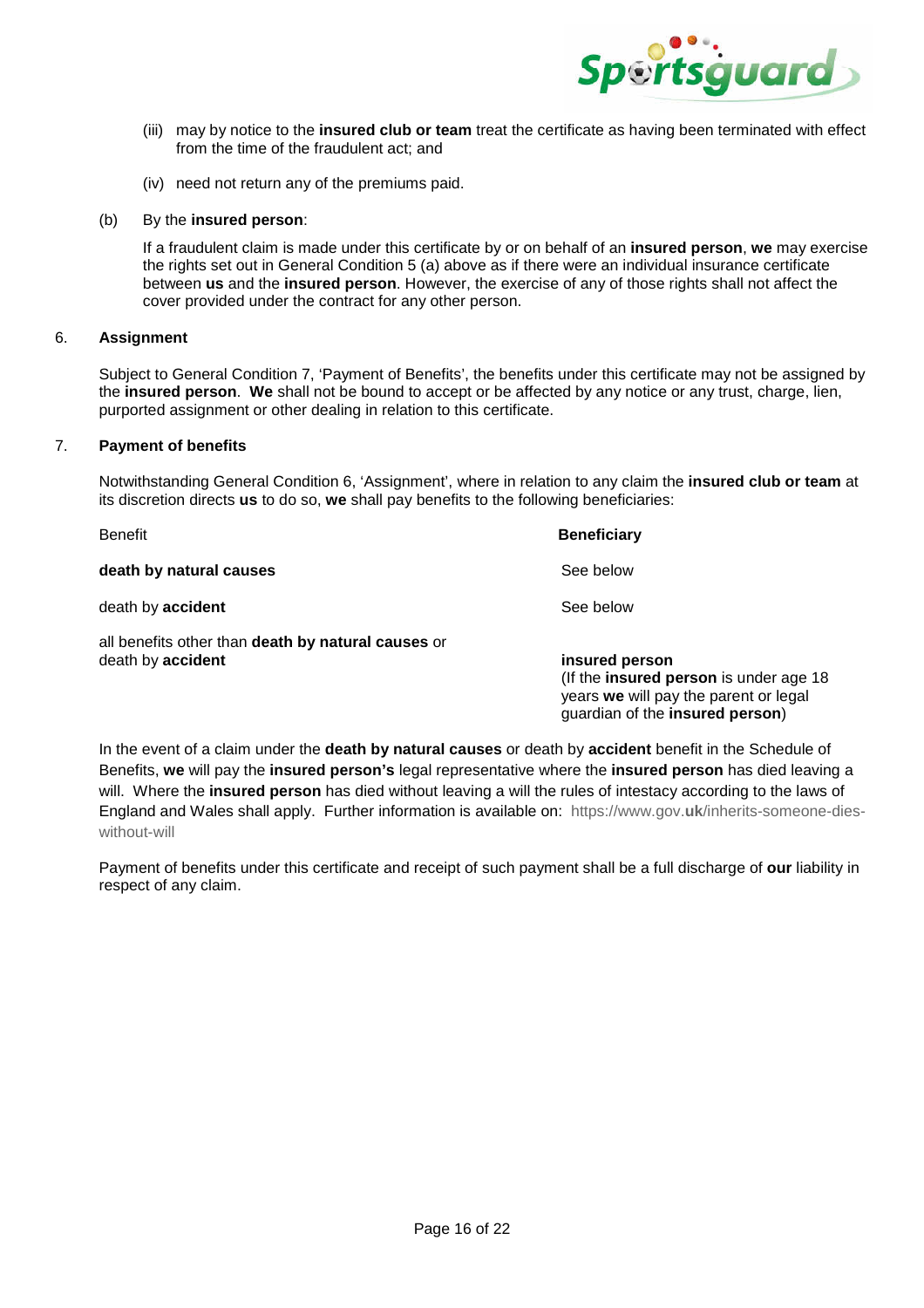

# **ADDITIONAL BENEFITS applicable to the Personal Accident section**

The following additional benefits are applicable to the Personal Accident section of this policy where shown as 'Covered' in the Additional Benefits of the Schedule of Benefits.

The sums insured for each additional benefit shall apply in addition to any other covered benefits for **loss of sight**, **loss of limb**, **loss of speech**, **loss of hearing**, **quadriplegia**, **paraplegia,** permanent partial disablement or **permanent total disablement**. The following endorsements shall apply in respect of such additional benefits and are subject to the terms, conditions, limitations and exclusions of this certificate.

# 1. **Fracture of a Bone**

If during the **operative time** an **accident** occurs and causes **bodily injury** to an **insured person** resulting in **fracture of a bone**, **we** will pay the sum insured as shown in the Schedule of Benefits. In the event of multiple **fractures of a bone** as a result of the same **accident** the sum insured will apply only once to each bone fractured. **We** will consider a fractured growth plate (also known as a Salter Harris Type 1) to be a **fracture of a bone**.

In the event of the fracture and dislocation of a joint due to the same **accident**, only the **fracture of a bone** benefit in the Schedule of Benefits will be paid.

# 2. **Dislocation of the Hip, Kneecap, Shoulder or Elbow**

If during the **operative time** an **accident** occurs and causes **bodily injury** to an **insured person** resulting in a **dislocation**, **we** will pay the sum insured as shown as shown in the Schedule of Benefits. The sum insured shown is the maximum **we** will pay for all **dislocations** due to one **accident**.

**We** will not pay for dislocation of the hip, kneecap, shoulder or elbow if the joint has previously been dislocated.

In the event of the dislocation and fracture of a bone due to the same **accident**, only the **fracture of a bone** benefit in the Schedule of Benefits will be paid.

# 3. **Snapped/Ruptured Achilles Tendon or Anterior Cruciate Ligament**

If during the **operative time** an **accident** occurs and causes **bodily injury** to an **insured person** resulting within 12 months in the requirement for surgery for either a repair to a snapped/ruptured Achilles Tendon or Anterior Cruciate Ligament, **we** will pay the sum insured as shown as shown in the Schedule of Benefits.

# 4. **Loss of Internal Organ**

If during the **operative time** an **accident** occurs and causes **bodily injury** to an **insured person** and as a direct result of that **bodily injury** the **insured person** sustains **loss of internal organ, we** will pay the sum insured as shown in Schedule of Benefits, regardless of the number of organs lost.

# 5. **Facial and Bodily Scarring**

If during the **operative time** an **accident** occurs and causes **bodily injury** to an **insured person** resulting in:

- (a) **permanent facial scarring** (in the area from the hairline to and including the lower jaw) of more than 4 centimetres in length; or
- (b) **permanent bodily scarring** of more than 15cm in length (on the arm, leg, torso or neck);

**we** will pay the sum insured as shown in the Schedule of Benefits.

# 6. **Emergency Dental Expenses**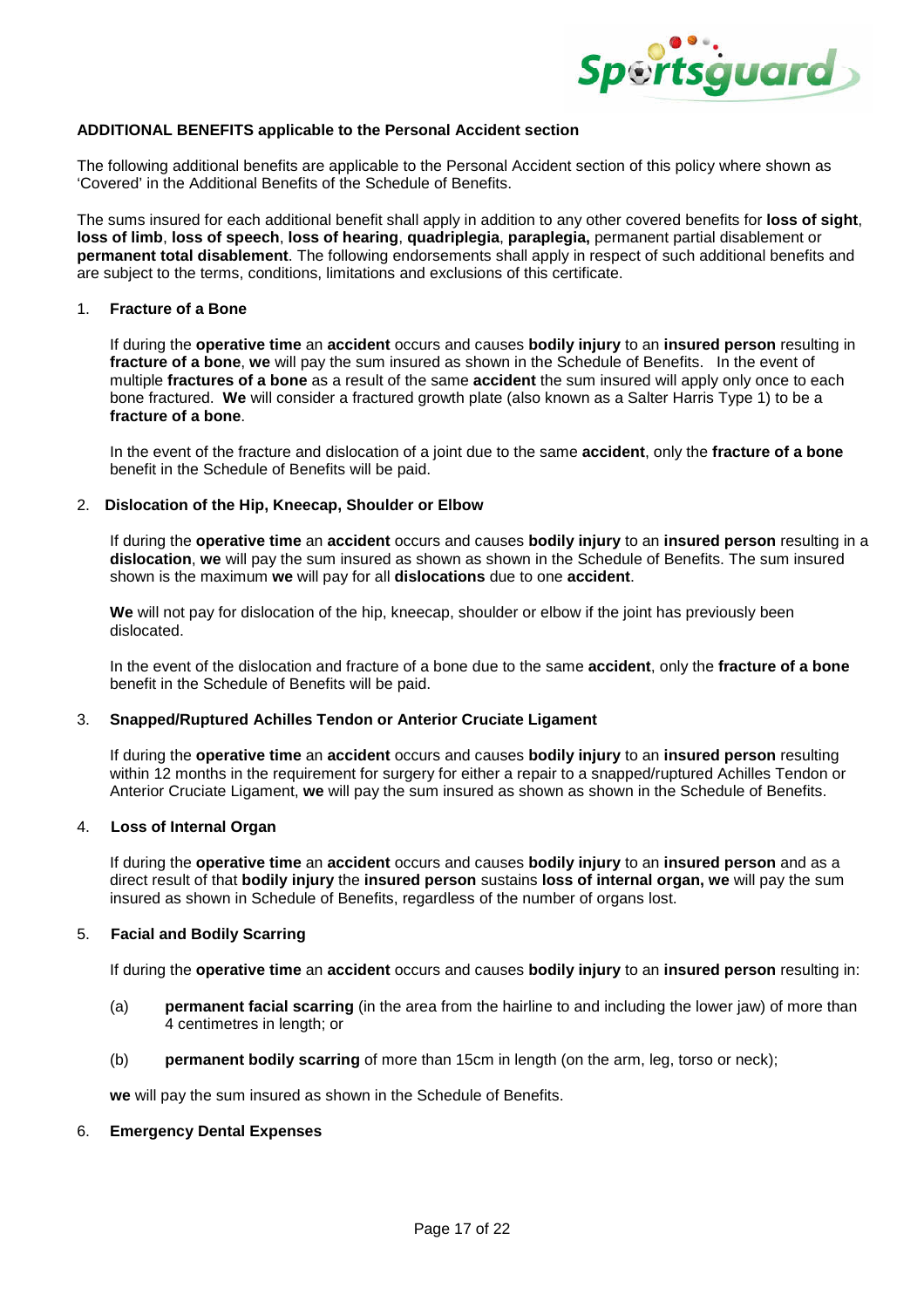

If during the **operative time** an **accident** occurs solely by a force external to the mouth and causes **bodily injury** to an **insured person's** sound and natural teeth which necessitates emergency pain relief, **we** will pay up to the sum insured as shown in the Schedule of Benefits in respect of **emergency dental expenses**.

### 7. **Hospital Confinement**

If during the **operative time** an **accident** occurs and causes **bodily injury** to an **insured person** resulting in a **hospital confinement** of at least 24 hours **we** will pay the sum insured for up to the benefit period, both as shown in Schedule of Benefits, for each day of confinement.

### 8. **Concussion**

If during the **operative time** an **accident** occurs and causes **bodily injury** to an **insured person** resulting in a permanent brain damage state in response to repeated concussion, **we** will pay the sum insured as shown in Schedule of Benefits.

To validate such a claim the following will be required:

- access to the **insured person's** medical records that show clearly marked cases of concussion;
- independent medical examination to be performed to validate the degree of permanent brain damage.

#### 9. **Rehabilitation Retraining Expenses**

In the event of a valid claim under one of the following benefits in the Schedule of Benefits:

- (a) **quadriplegia**; or
- (b) **paraplegia**; or
- (c) **permanent total disablement** benefit;

**we** will pay for reasonable expenses necessarily incurred within 24 months of the date of an **accident** to rehabilitate and/or retrain the **insured person** for an alternative occupation, up to the sum insured as shown in Schedule of Benefits.

This benefit is subject to **our** prior approval being obtained.

#### 10. **Academic Examination Re-sit**

If during the **operative time** an **accident** occurs and causes **bodily injury** to an **insured person** resulting in a valid claim under one of the following benefits in the Schedule of Benefits:

- (a) **temporary total disablement**; or
- (b) 'Student Tutorial Expenses' ;

**we** will pay up to the sum insured as shown in the Schedule of Benefits where the **insured person** is unable to attend his or her academic examinations. **We** will pay the irrecoverable examination re-sit fees in respect of all reasonable costs necessarily incurred in re-sitting the examinations for a period of up to 12 consecutive weeks or less.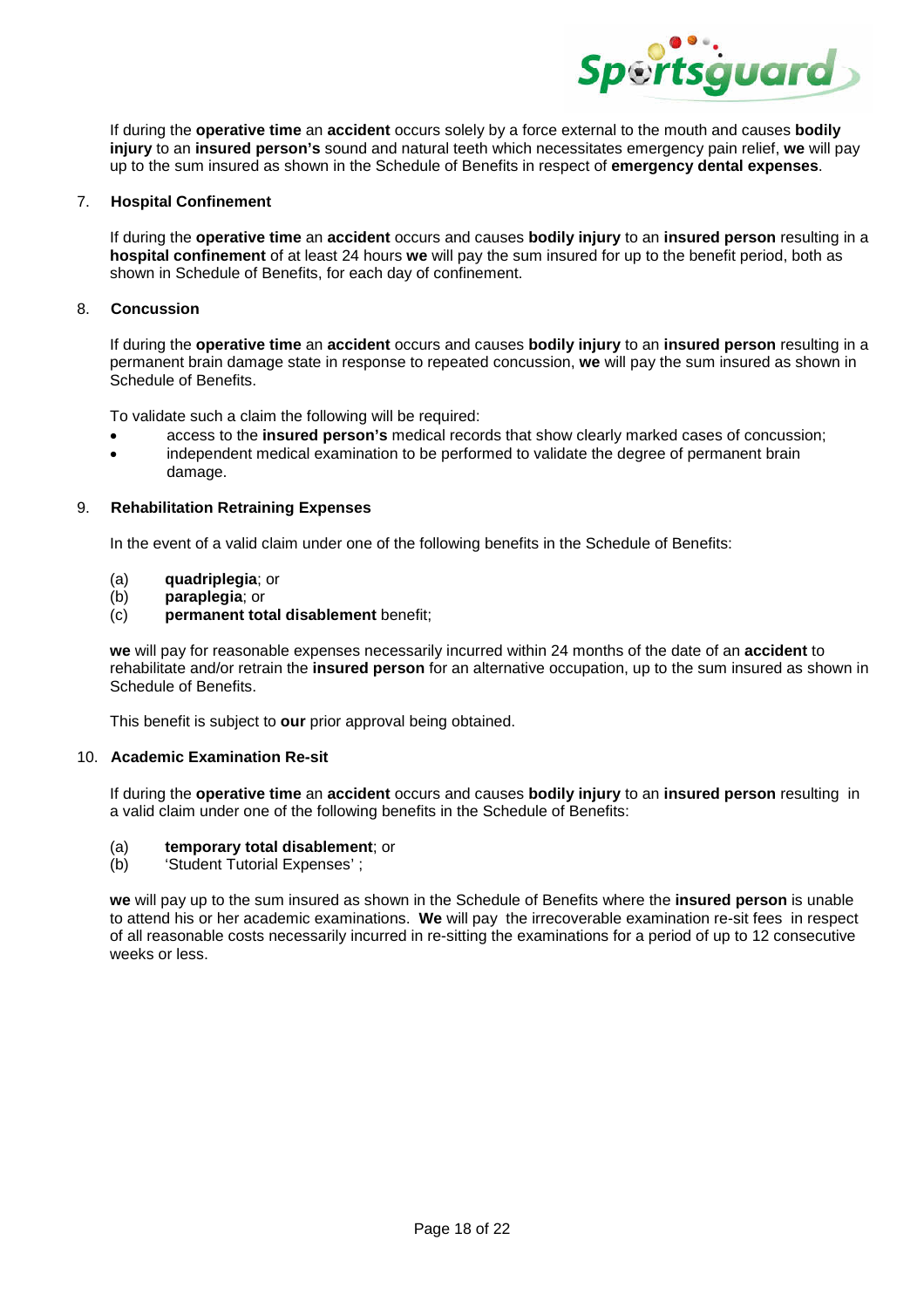

To validate such a claim the following will be required:

- medical certificates to confirm the **insured person** is unable to attend the school, college or university academic examination;
- invoices/receipts to evidence costs the **insured person** has incurred from the examination board for the re-take examination.

#### 11. **Disability Assistance Expenses**

If during the **operative time** an **accident** occurs and causes **bodily injury** to an **insured person** resulting in a valid claim under one of the following benefits in the Schedule of Benefits:

- (a) **quadriplegia**; or
- (b) **paraplegia**; or
- (c) **permanent total disablement**;

**we** will pay up to the sum insured as shown in the Schedule of Benefits for reasonable expenses necessarily incurred for alterations that have to be made to **the insured person's** home and/or car to cater for the practical changes involved in living with the disablement.

#### 12. **Emergency Medical Expenses**

If during the **operative time** an **accident** occurs and causes **bodily injury** to an **insured person**, **we** will pay up to the sum insured as shown in the Schedule of Benefits for any additional reasonable medical expenses necessarily incurred for immediate and urgent treatment including the cost of radiography after referral from a **qualified medical practitioner**.

#### 13. **Student Tutorial Expenses**

If during the **operative time** an **accident** occurs and causes **bodily injury** to an **insured person** resulting in a valid claim under the **temporary total disablement** benefit in the Schedule of Benefits, **we** will pay after the **excess period,** up to the sum insured as shown in Schedule of Benefits for expenses which relate to providing a personal home tutor or necessary additional expenses required to attend the usual school, college or university where the **insured person** is a **student**.

To validate such a claim the following will be required:

- medical certificates to confirm the **insured person** is not able to undertake his or her usual duties at the school, college or university;
- invoices or receipts to evidence additional costs the **insured person** has incurred.

# 14. **Coma Benefit**

If during the **operative time** an **accident** occurs and causes **bodily injury** to an **insured person** resulting in the **insured person** falling into a coma, **we** will pay the sum insured for up to the benefit period, both as shown in the Schedule of Benefits, for each day the **insured person** is in a continuous unarousable state.

#### 15. **Medical Certification Expenses**

If during the **operative time** an **accident** occurs and causes **bodily injury** to an **insured person** resulting in a valid claim under one of the following benefits in the Schedule of Benefits:

- (a) **loss of sight**; or
- (b) **loss of limb**, or
- (c) **loss of speech**, or
- (d) **loss of hearing** in one or both ears, or
- (e) **quadriplegia**, or
- (f) **paraplegia**, or
- (g) **permanent total disablement**; or
- (h) **loss of internal organ;**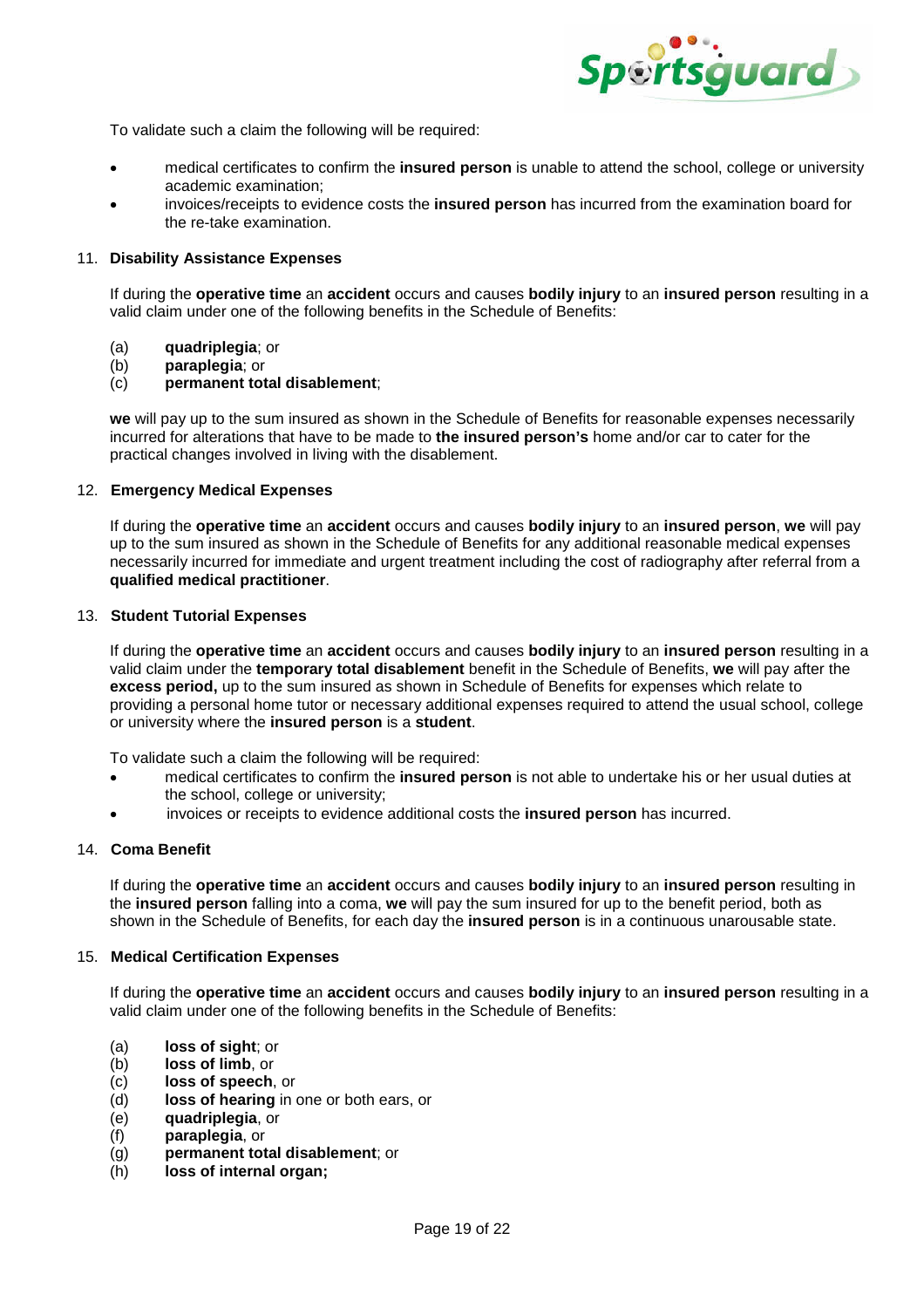

**we** will pay up to the sum insured shown in the Schedule of Benefits to reimburse costs incurred for the issuance of a medical certificate by a **qualified medical practitioner**.

#### 16. **Funeral Expenses**

If during the **operative time** an **accident** occurs and causes **bodily injury** to an **insured person** resulting in a valid claim under the death by **accident** benefit in the Schedule of Benefits, **we** will pay up to the sum insured as shown in the Schedule of Benefits towards the receipted costs of funeral arrangements.

### 17. **Specialist Consultant Fees**

If during the **operative time** an **accident** occurs and causes **bodily injury** to an **insured person** and due to that **bodily injury** the **insured person** is referred to a private medical consultant by a **qualified medical practitioner** in order to obtain a specialist medical opinion, **we** will pay up to the sum insured as shown in the Schedule of Benefits towards the receipted cost of such consultant's fees.

# 18. **Pre-Paid Season or Travel Tickets**

If during the **operative time** an **accident** occurs and causes **bodily injury** to an **insured person** resulting in a valid claim under the **temporary total disablement** benefit in the Schedule of Benefits, **we** will pay up to the sum insured as shown in the Schedule of Benefits in respect of all irrecoverable prepaid receipted expenses that have been incurred for travel tickets, training courses, subscription fees and permits from which the **insured person** is unable to benefit as a result of such **bodily injury**.

#### 19. **Physiotherapy Benefit**

If during the **operative time** an **accident** occurs and causes **bodily injury** to an **insured person** resulting in a valid claim under one of the following benefits in the Schedule of Benefits:

- (a) **temporary total disablement** benefit; or
- (b) **fracture of a bone** benefit; or
- (c) **dislocation** of the hip, kneecap, shoulder or elbow benefit; or
- (d) snapped, ruptured Achilles Tendon or Anterior Cruciate Ligament benefit;

**we** will pay 50% of the receipted cost of each session of necessary physiotherapy up to the sum insured as shown in Schedule of Benefits for each session and the maximum number of sessions, subject to all physiotherapy sessions being completed within six months of the date of the **bodily injury**. This cover does not apply if the physiotherapy sessions have been received under the National Health Service (NHS) or claimed for under a private medical insurance or any other insurance or from any other source.

#### 20. **Additional Travel Costs**

If during the **operative time** an **accident** occurs and causes **bodily injury** to an **insured person** and as a direct result of that **bodily injury** the **insured person** incurs additional expenses to travel to a hospital or medical treatment centre, **we** will pay up to the sum insured as shown in Schedule of Benefits in respect of reasonable and documented travel costs.

# 21. **Childcare Expenses**

If during the **operative time** an **accident** occurs and causes **bodily injury** to an **insured person** resulting in a valid claim under one of the following benefits in the Schedule of Benefits:

- (a) **loss of sight**; or
- (b) **loss of limb**; or
- (c) **loss of speech**; or
- (d) **loss of hearing** in both ears; or
- (e) **quadriplegia**; or
- (f) **paraplegia**; or
- (g) **permanent total disablement**; or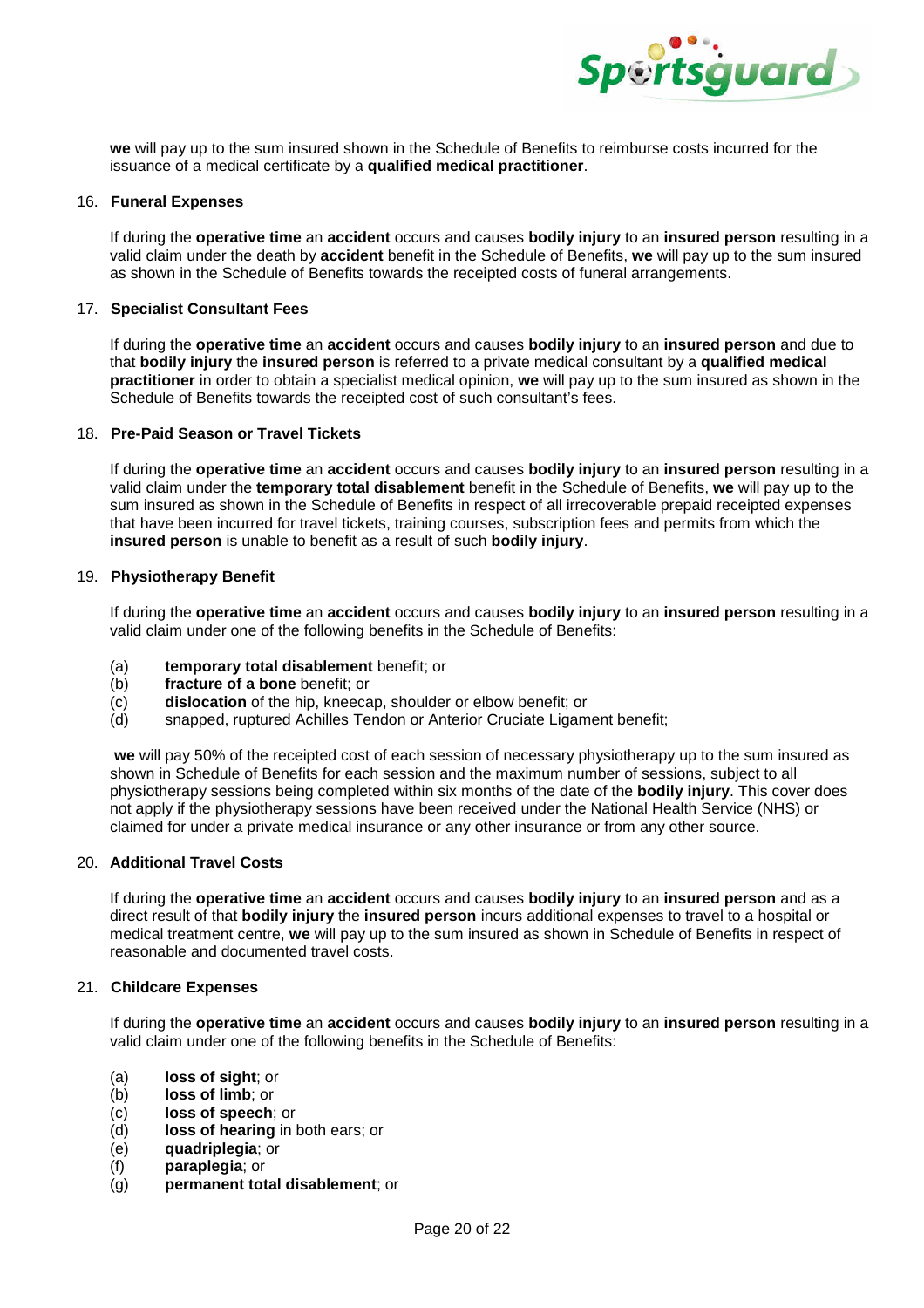

#### (h) **loss of internal organ**;

**we** will pay, after the **excess period,** up to the sum insured for up to the benefit period, both as shown in the Schedule of Benefits, for additional costs incurred in respect of childcare expenses, other than expenses charged by a close member of the **insured person's** family.

#### 22. **Chauffeur Expenses**

If during the **operative time** an **accident** occurs and causes **bodily injury** to an **insured person** resulting in a valid claim under one of the following benefits in the Schedule of Benefits:

- (a) **loss of sight**; or
- (b) **loss of limb**; or
- (c) **loss of speech**; or
- (d) **loss of hearing** in both ears; or
- (e) **quadriplegia**; or
- (f) **paraplegia**; or
- (g) **permanent total disablement**; or
- (h) **loss of internal organ**;

**we** will pay, after the **excess period**, up to the sum insured for up to the benefit period, both as shown in the Schedule of Benefits for additional reasonable costs incurred in respect of chauffeur expenses, other than expenses charged by a close member of the **insured person's** family.

# 23. **Home Assistance Benefits**

If during the **operative time** an **accident** occurs and causes **bodily injury** to an **insured person** resulting in a valid claim under **temporary total disablement** of the Schedule of Benefits, **we** will pay, after the **excess period**, up to the sum insured for up to the benefit period, both as shown in the Schedule of Benefits, for additional costs incurred in respect of household duties that the **insured person** is unable to perform, other than expenses charged by a close member of the **insured person's** family.

To validate such a claim the following will be required:

invoice or receipts to evidence additional costs.

This benefit will not be payable to any **insured person** who receives any form of income or other benefits which would include but not be limited to State benefits.

#### 24. **Broken or Damaged Sports Glasses**

If during the **operative time** an **accident** occurs and causes **bodily injury** to an **insured person** resulting in the **insured person's** prescription sports glasses being broken or damaged, **we** will at our option replace or pay for the damage of the prescribed sports glasses up to the sum insured as shown in the Schedule of Benefits.

To validate such a claim the following will be required:

invoices or receipts to evidence additional costs.

# 25. **Damage to Clothing by a Medical Practitioner**

If during the **operative time** an **accident** occurs and causes **bodily injury** to an **insured person** resulting in the **insured person's** clothing being damaged by a medical practitioner at the time of treating the **insured person**, **we** will pay up to the sum insured as shown in the Schedule of Benefits for costs incurred to replace the **insured person's** damaged clothing.

To validate such a claim the following will be required:

invoices or receipts to evidence additional costs.

# 26. **Legal Advice**